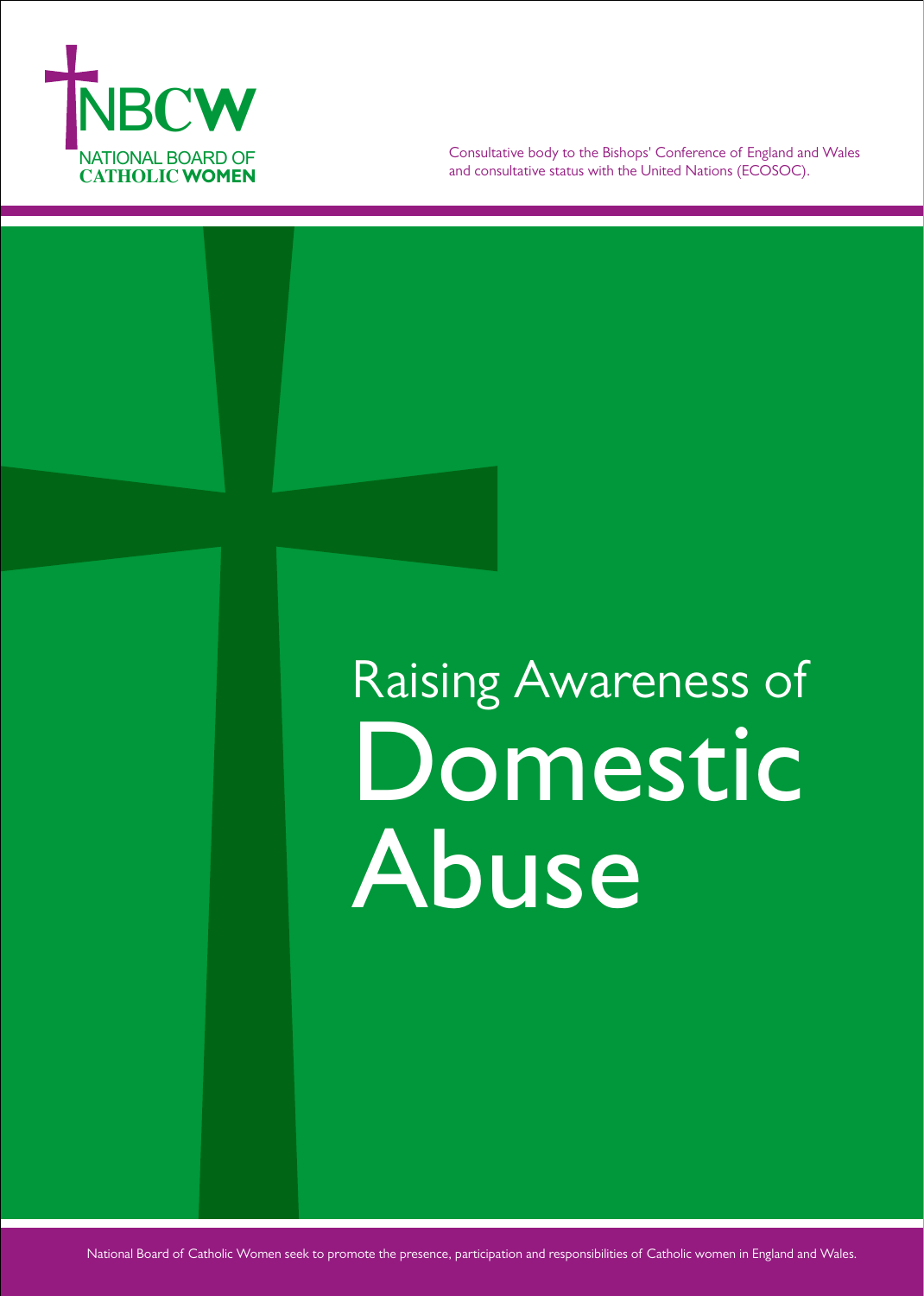# Raising Awareness of Domestic Abuse

*A resource pack compiled by The National Board of Catholic Women.*

Published by: The National Board of Catholic Women (2020)

Compiled by: Social Responsibility Committee of the National Board of Catholic Women, Catholic Marriage Care, Caritas Social Action Network and Dame Vera Baird QC Victims Commissioner for England and Wales

Every effort has been made to ensure the accuracy of this publication. The contents are believed to be correct at the time of going to press, but changes may have occurred since that time.

This document is designed to be photocopied in part or as a whole<sup>\*</sup>. It may be downloaded from: **www.nbcw.co.uk**

*\* When using this material, please credit the National Board of Catholic Women*

# Foreword

Pope Francis said "'God, having created the universe and all living things, created the masterpiece that is the human being, made in his image." The Holy Father added that, "I have always been impressed that our dignity is precisely that of being children of God."

The masterpiece of creation is a human being. This great dignity is the birth right of everyone. The welfare and safety of all God's children is a something every Christian has a responsibility to act upon. No one should ever live in fear of violence, or of any kind of abuse.

At a time when the crisis around the pandemic has seen an increase in cases of domestic abuse, this timely booklet from the National Board of Catholic Women (NBCW) is an excellent resource for all of us.

As the Bishops' Conference Liaison to the NBCW, I recommend this booklet to all parishes and communities in England and Wales. May we remember the words of St John, "There is no fear in love. But perfect love drives out fear." (1 John 4.18). I hope this booklet will help us to help others to live without fear.

Abbot Hugh Allan, O.Praem.

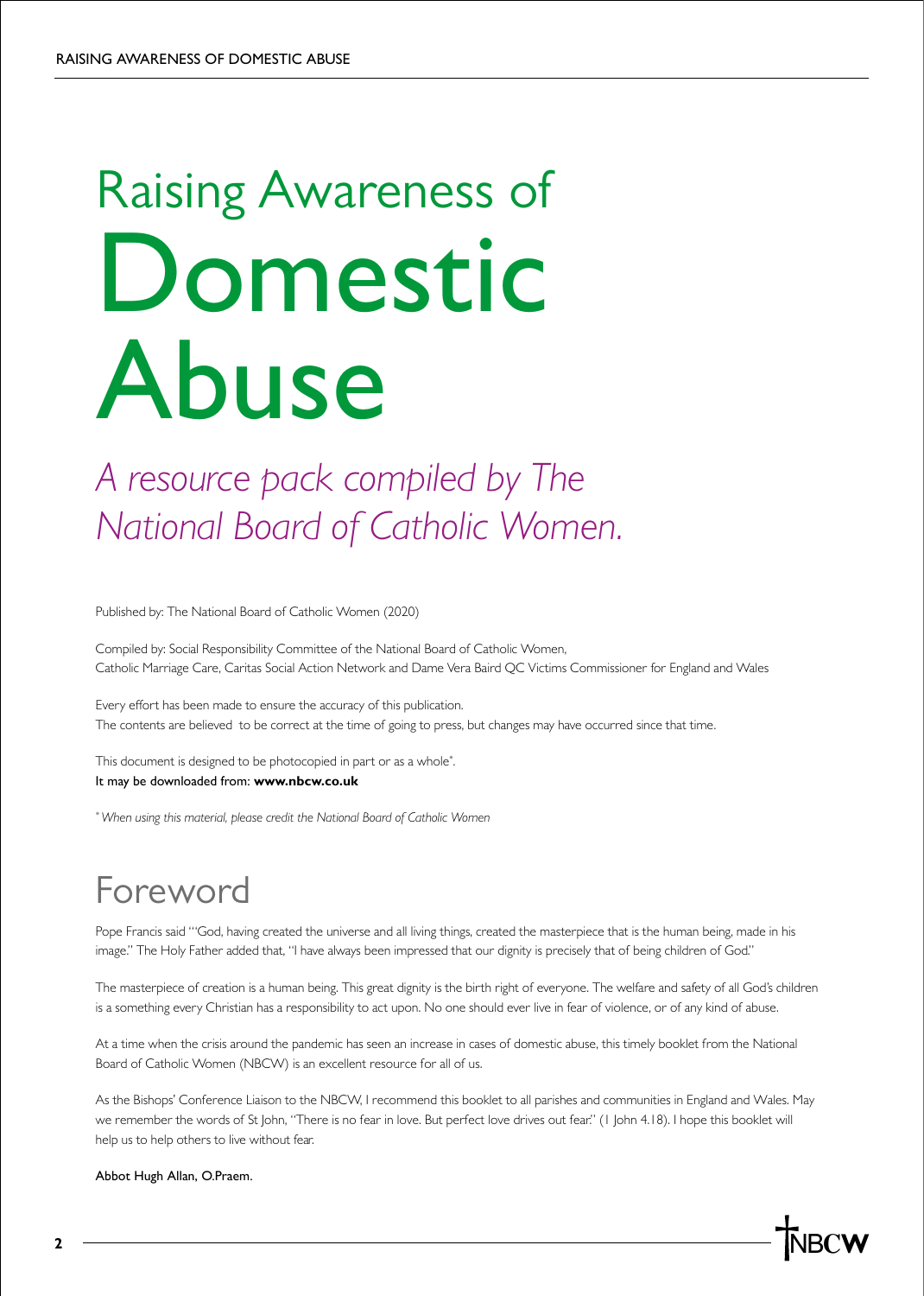# **Contents**

| Preface                                             | Page 4         |
|-----------------------------------------------------|----------------|
| Introduction                                        | 5              |
| What is Domestic Abuse?                             | 6              |
| Domestic Abuse Statistics                           | 9              |
| Key Points to Remember                              | 9              |
| Women's Stories and a Prayer                        | $\overline{0}$ |
| What does the Church say about Domestic Violence?   | $ 2\rangle$    |
| Children and Young People Witnessing Domestic Abuse | 3              |
| Elder Abuse                                         | 4              |
| Black and Minority Ethnic communities               | 15             |
| Abuse in LGBTQ relationships                        | 16             |
| Domestic Abuse of people with Disabilities          | 7              |
| The Legal Situation                                 | 8              |
| What can everyone do to help tackle Domestic Abuse? | 22             |
| Useful Resources                                    | 24-29          |
| Acknowledgements                                    | 30             |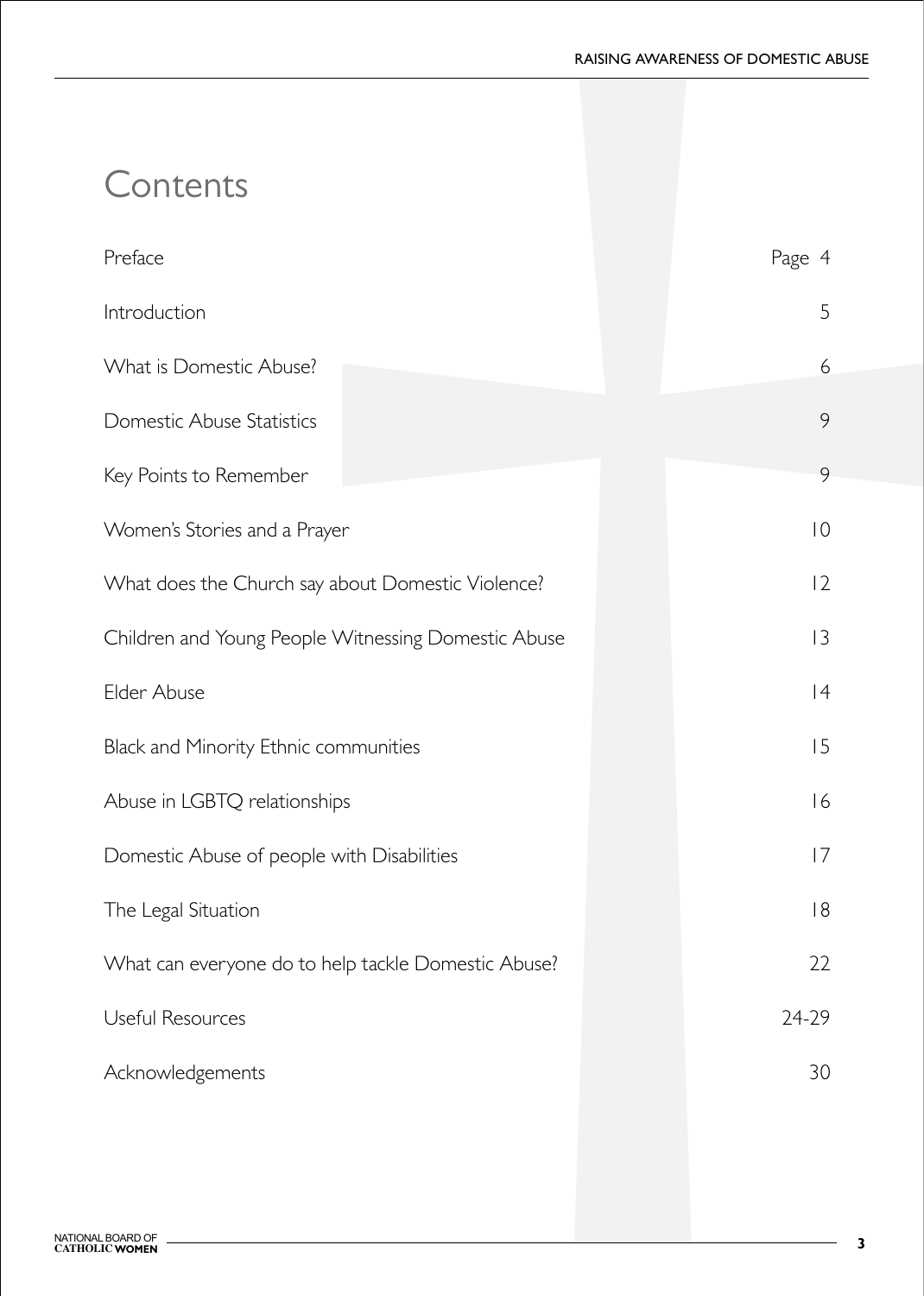## Preface

As President of the National Board of Women (NBCW) England and Wales I am pleased and privileged to write the preface to this Domestic Abuse Booklet. The importance of it cannot be stressed enough as the surge of abuse continues to damage the lives of women and girls and often without redress.

My thanks and gratitude go to the Social Responsibility Committee and to the office of Dame Vera Baird QC Victims Commissioner for England and Wales, for their assistance in updating parts of this document.

This Booklet is primarily intended to raise awareness in the Church of the devastating effects of domestic abuse and violence. We hope it will help victims get the support they need through the pastoral care of parishes, organisations and individuals. Domestic abuse can take the form of a violent act, but its often a pattern of behaviour, sometimes over a period of years, which could include assault, threats, humiliation and intimidation or other abuse that is used to harm, punish or frighten the victim. This coercive behaviour is designed to make a person dependent so that the abuser regulates the everyday behaviour of the victim. Abuse can often take the form of financial or economic abuse which would include a perpetrator restricting access to money, threatening to withhold financial support or taking sole control of the family's finances.

We are aware, given the constraints of space, that this booklet cannot cover this subject exhaustively, neither can it provide details of local initiatives and resources. What we hope it will do however is to encourage its readers to seek out and support such initiatives, publicising them more widely within their parishes. We believe that promoting a greater awareness of the problem will, together with the support of existing specialist support services and projects be the most effective method by which Catholics will be able to help victims of domestic abuse.

Please photocopy the information and helpline sheets found towards the back of the pack and display these on the websites and notice boards of your churches and parish centres. The sheets provide spaces for you to include the relevant local telephone numbers and contact details for example of the Parish and Diocesan Safeguarding Officers. This could be of real practical help to victims of domestic abuse in your parish.

#### Margaret Clark

*President National Board of Catholic Women (NBCW) England and Wales*

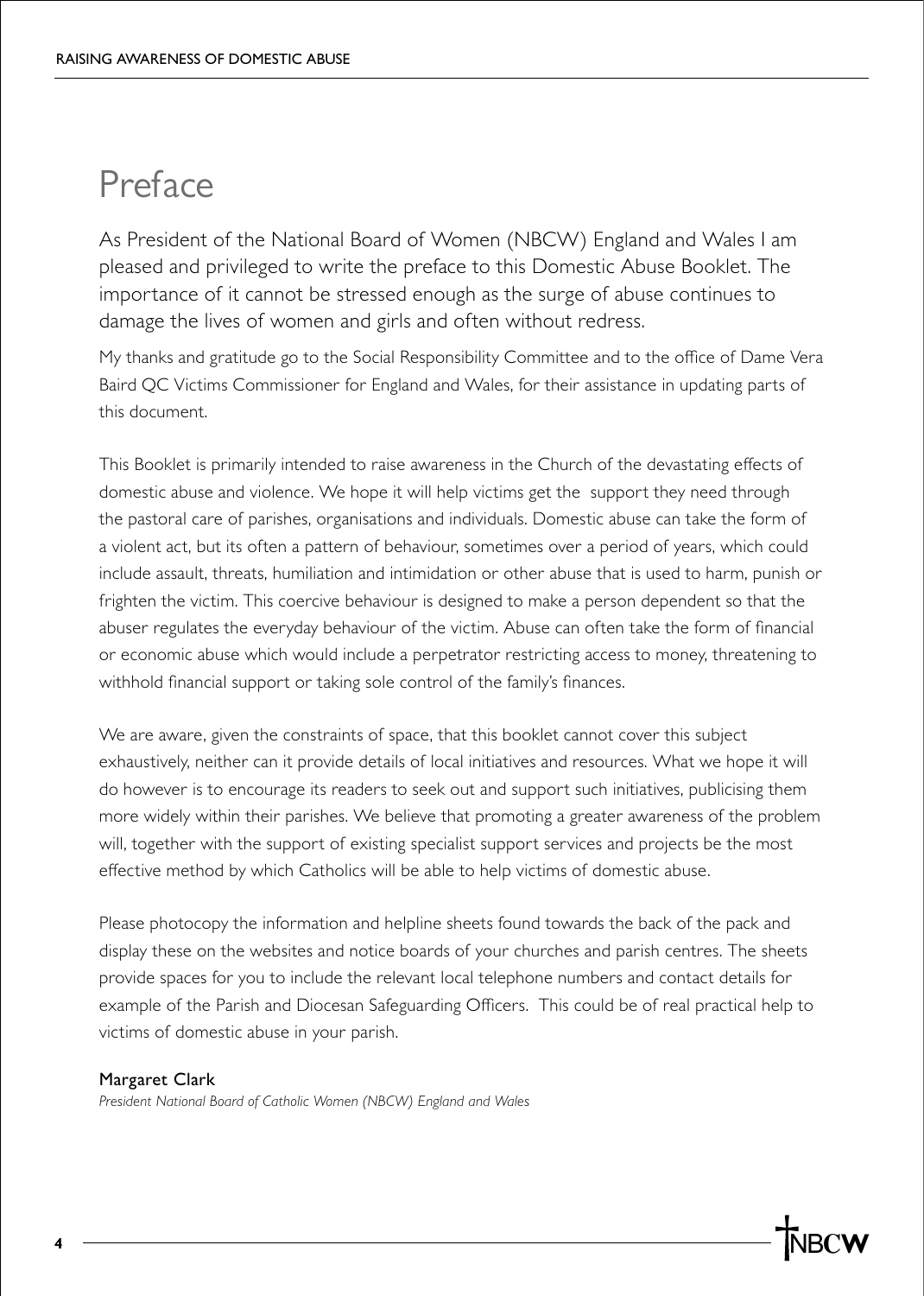# Introduction

The aim of these guidelines is:

To raise awareness within the Catholic community, of domestic abuse and the impact upon victims and their children. This abuse may be physical, emotional and psychological, economic or spiritual.

- To encourage Catholic parishes to become places of safety for people seeking to escape domestic abuse, especially women, and women with children.
- To provide a resource for those who have survived abusive situations and need time and space to recover.
- To provide a resource for those offering pastoral care and guidance.

### $the$ ological perspective

Domestic violence and abuse are not addressed directly in the Catechism of the Catholic Church nor in the Compendium of the Social Doctrine of the Church. Instead the essential nature of marriage as a commitment by the spouses to love, respect and nurture each other is emphasised in both documents, as is the evil of violence.

The Church recognises that violence does occur within marriage and relationships in the home. The wider Christian family should be prepared to support those in need and to exercise its healing ministry.

Certain scriptural texts, which refer to marriage and relationships between spouses, are open to misinterpretation. It is important to emphasise that both scripture and the teaching of the church on which it is based, proclaim that marriage is based on love, trust, mutual respect and support between spouses, and that all forms of abuse are thus excluded and constitute a violation of the essential nature of marriage. Domestic abuse is a sin. The Church needs to continue to make this clear and encourage clergy to use appropriate opportunities to counter any suggestion that scripture can be exploited to justify domestic violence or other more subtle forms of abuse.

### *Practical aspects*

There are many groups and individuals within and outside the Church who work with the survivors and perpetrators of domestic abuse. Domestic abuse is not only a sin but it is a crime. For this reason it should not be 'covered up' by the community. Many public bodies and voluntary organisations are trained to deal with incidents of domestic abuse, and good working relationships should be developed between the local Church and those agencies. These guidelines will help to signpost access to outside help.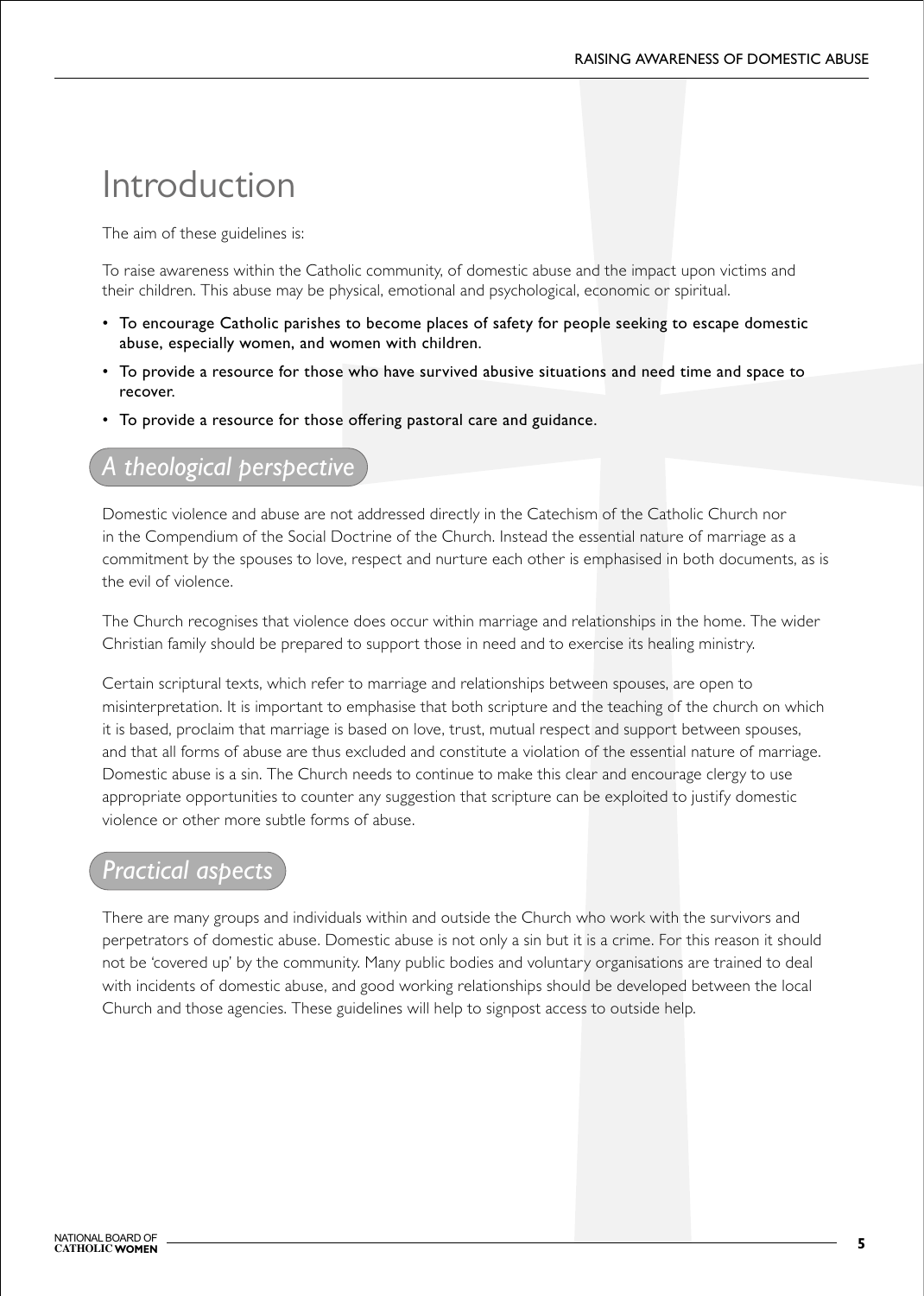# What is Domestic Abuse?

Women's Aid define domestic abuse as:

An incident or pattern of incidents of controlling, coercive, threatening, degrading and violent behaviour, including sexual violence, in the majority of cases by a partner or ex-partner, but also by a family member or carer. It is very common. Anyone can be a victim of domestic abuse but in the majority of cases it is experienced by women and is perpetrated by men.

Domestic abuse can include, but is not limited to, the following:

- Coercive control (a pattern of intimidation, degradation, isolation and control with the use or threat of physical or sexual violence)
- Psychological and/or emotional abuse
- Physical or sexual abuse
- Financial or economic abuse
- Harassment and stalking
- Online or digital abuse

It should be noted that victims may be experiencing several different types of abuse, for example, psychological abuse can go alongside coercive control or physical abuse. Abuse of any kind can leave the victim traumatised and in need of long term specialist support. For this reason it is vital that victims who do not want to report to the police are still directed to specialist support services who can help them to deal with both the practical and legal problems they may be facing and provide emotional support and counselling.

### *Controlling behaviour*

Controlling behaviour is a range of acts designed to make a person subordinate and/or dependent by isolating them from sources of support, exploiting their resources and capacities for personal gain, depriving them of the means needed for independence, resistance and escape and regulating their everyday behaviour.

#### *Coercive behaviour*

Coercive behaviour is an act or a pattern of acts of assault, threats, humiliation, intimidation, degradation, isolation and control or other abuse that is used to harm, punish, or frighten the victim.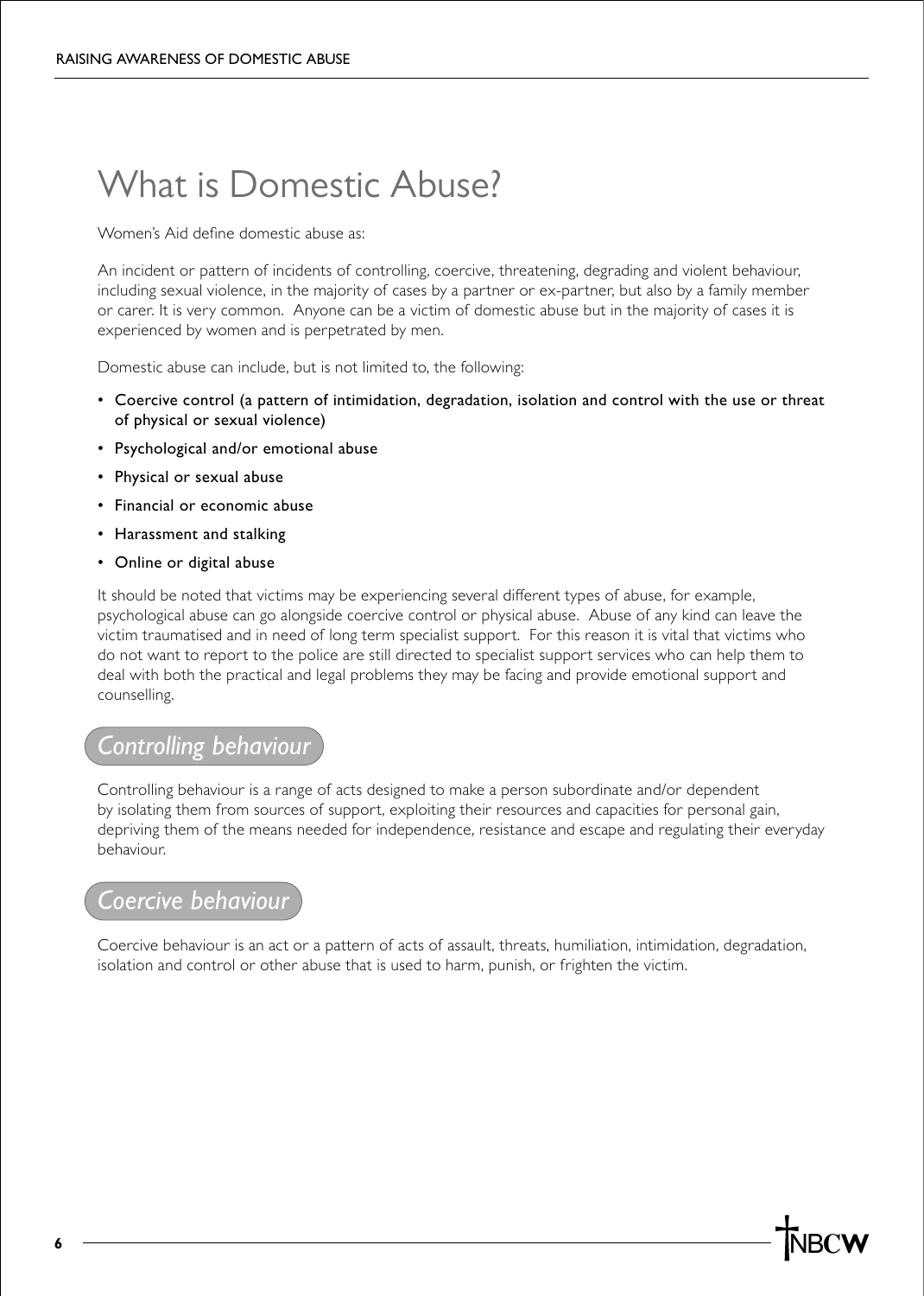### *Physical abuse includes:*

- Violence which can lead to murder such as smothering, strangling, stabbing, burning, starving, withholding medication, causing miscarriage
- Serious violence can include pinching, punching, kicking, biting, slapping, pulling hair, throwing objects.

### *Sexual abuse includes:*

- Rape
- Sexual assault with an object
- Forcing a partner to commit sexual acts
- Forcing a partner into prostitution or sex with other people
- Forcing a partner to see/use/perform pornography

#### *Psychological or emotional*

This could include:

- Threat to harm or kill their partner
- Threat to commit suicide
- Threat to place a person with disabilities in a home or in care
- Threat to report a partner to social services or immigration
- Threat to take the children away
- Threats to harm or kill others, including family members, friends or pets
- Threats to harm or kill an unborn child
- Threats to have partner 'sectioned' under the Mental Health Act
- Never leaving a partner alone
- Locking a partner in the house or another place
- Controlling whom a partner sees and/or what a partner does
- Preventing a partner from using the telephone or receiving mail
- Stalking a partner
- Shouting, mocking and verbal abuse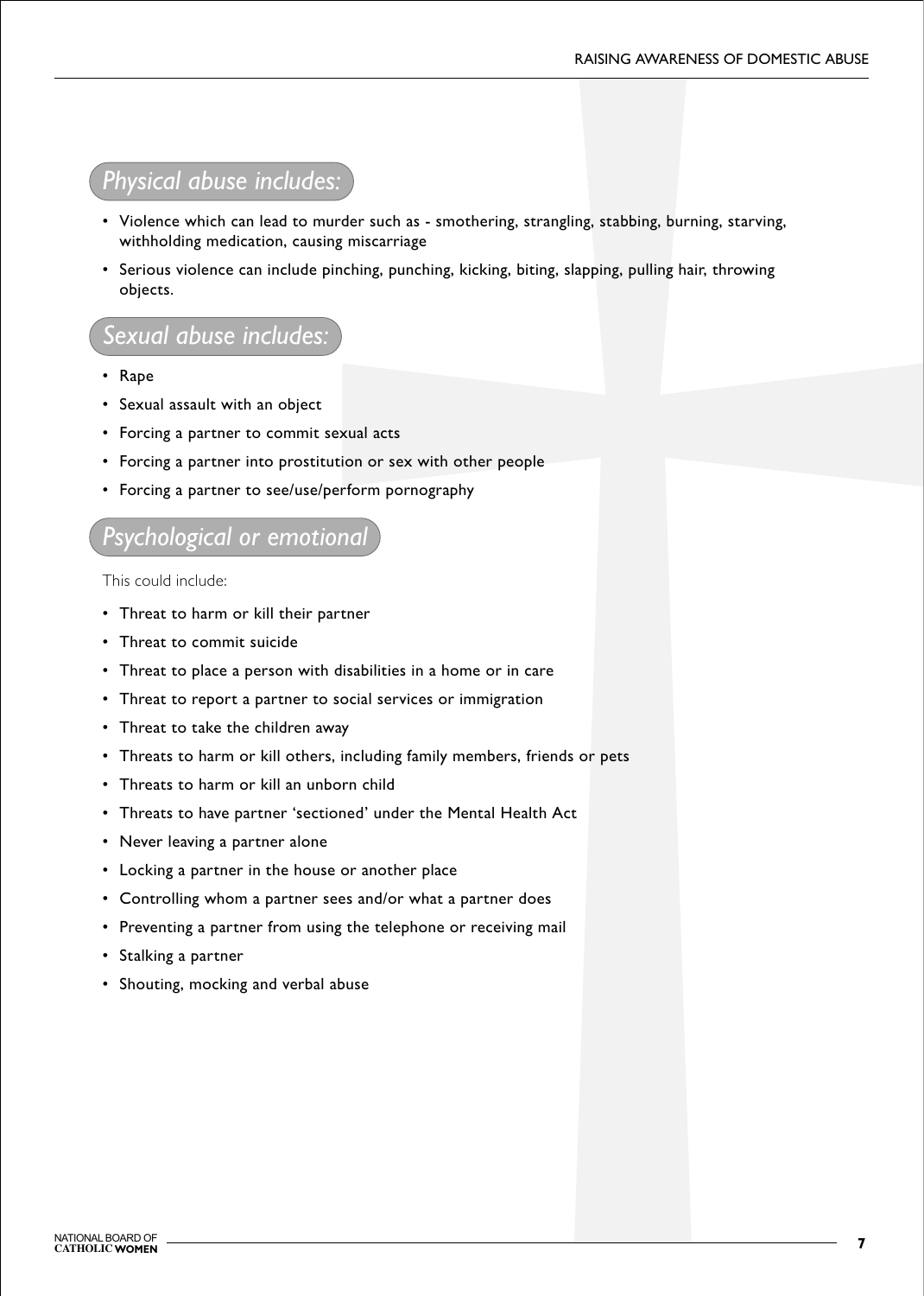### *Emotional abuse includes:*

- Calling a partner names, e.g. fat, ugly, stupid, mad, junkie
- Constantly accusing a partner of having affairs
- Humiliating a partner
- Convincing a partner they are 'mad'
- Criticising sexual performance
- Withholding sex or affection
- Criticising parenting skills
- Constantly denigrating, questioning or interrogating partner
- Making a partner feel guilty
- Undermining a partner's confidence
- Telling a partner no-one will believe them if they report the violence
- Prolonged sulking
- Persistent lying to a partner

### *Financial or economic abuse*

The means of economic abuse are varied but can include:

- Preventing a partner from getting a job
- Harassing a partner at work
- Denying a partner access to money
- Stealing a partner's or children's money
- Gambling in a way that threatens a family's standard of living
- Making major financial decisions alone
- Running up debts
- Withholding money to enforce a course of action: dictating expenditure

### *Spiritual abuse includes:*

- Refusing to allow a partner to go to church or practise their faith
- Using religion as a weapon of control
- Using religious teaching to justify abuse e.g. 'obey your husband'

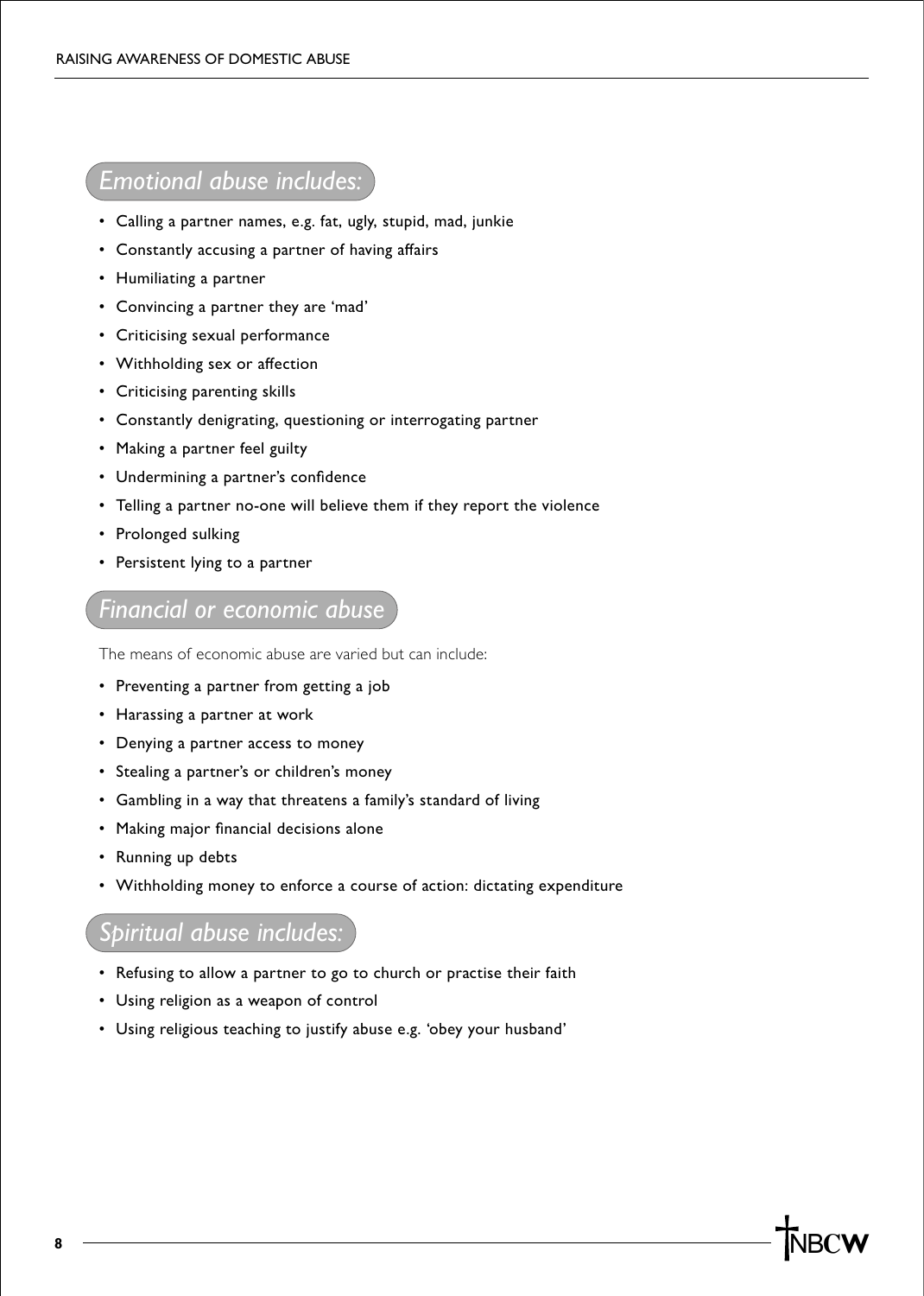# Domestic Abuse Statistics

### *Domestic abuse is VERY prevalent*

- According to the Office of National Statistics, 2.4 million adults aged 16-74 were victims of domestic abuse in the year ending March 2019. Of these, 1.6 million were women and 786,000 were men.
- The police recorded 746,219 domestic abuse-related crimes in the year ending March 2019, an increase of 24% from the previous year which may, in part, be due to an increase in reporting and improvements in police recording of these crimes. There were 32 arrests per 100 domestic abuserelated crimes recorded by 39 police forces in the year ending March 2019.
- Research shows that children living in households where there is domestic abuse are more likely to fall victim to sexual exploitation and go on to commit crimes themselves. By the time children start primary school, one child in every class of 30 will have been living with domestic abuse since birth (Safe Lives).
- On average, two women a week are murdered by their partner or ex-partner. Over a year, on average, 30 men are killed by their partner or ex-partner.
- The survivors covered by 'The Women's Aid Domestic Abuse Report 2020' had experienced abuse for an average of six years before seeking help. The length of time these survivors had been abused ranged from one month to 63 years. (https://1q7dqy2unor827bqjls0c4rn-wpengine.netdna-ssl.com/ wp-content/uploads/2020/01/The-Domestic-Abuse-Report-2020-The-Annual-Audit.pdf )
- The same report showed that 64.1% of women in refuges had children and 8.2% were pregnant.
- The Femicide Census 2020' showed that, of the 91 women murdered by the partner or formerpartner in 2018, 24 were killed in the first year after leaving (https://femicidescensus.org/wpcontent/uploads/2020/02/Femicide-Census-Report-on-2018-Femicides-.pdf

### *Key points to remember*

- Domestic abuse is a crime that can happen to anyone regardless of their race, religion, economic or social situation.
- Both men and women can be victims of domestic abuse. While the majority of victims are women and women are more likely to be killed or seriously injured by their partner or ex-partner, men make up an increasing percentage of those reporting domestic abuse.
- A victim who seeks help may often not want to call the police but may want emotional support and advice. These victims will need to be listened to and directed to local support services or helplines rather than being encouraged to call the police.
- Many victims are afraid to leave their abuser knowing that doing so could prompt reprisals. For many, the abuser may have been controlling their social life and access to money so they do not have the resources or connections necessary to live independently.
- Misunderstandings and misconceptions about domestic abuse make it difficult for victims to talk about what is happening to them. When they do talk to others they are often met with unhelpful responses. It is important to bring domestic violence into open so that the silence of this taboo subject is broken. You can help by talking to others about the facts.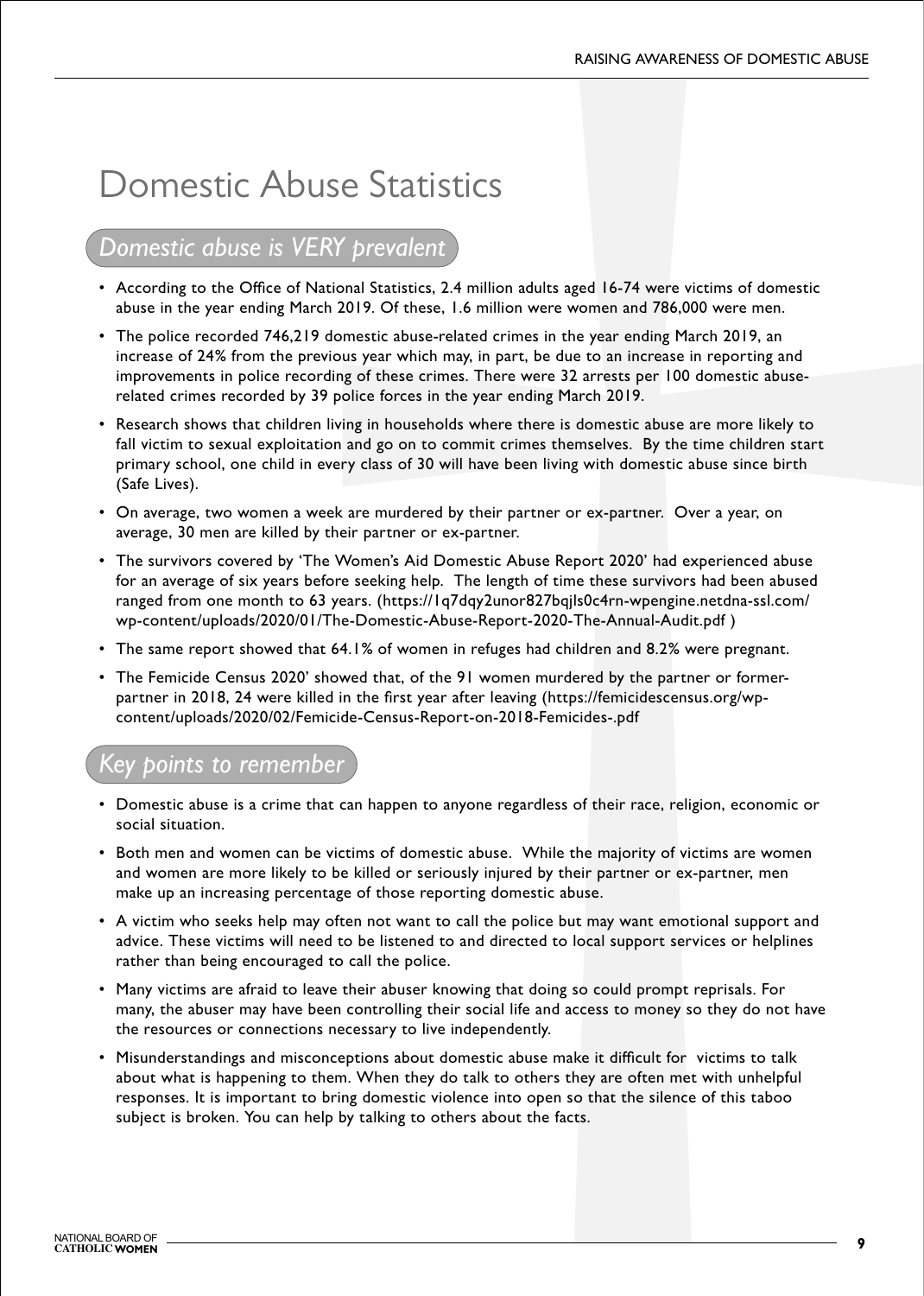# Women's Stories and a Prayer

### *Abi's story*

#### From Women's Aid

In early 2014, Abi was a successful, confident, independent professional. That all changed when she met her now exhusband.

Initially, he was charming and loving towards Abi and her young son. Believing she had met 'the one', they moved in together. However, Abi soon realised her partner was abusive and had serious problems with gambling, drinking and debt. When she questioned him about his behaviour, he'd say: "Why can't you relax?" and, "If you loved me you'd give me some money."

As he became more and more abusive towards her, Abi gradually lost her self-esteem. Over the years, Abi experienced psychological and emotional abuse as well as physical violence.

Police and social workers were involved on occasion, but Abi never knew what response to expect. While the response she received from the police was supportive, Abi had a negative experience with one professional who blamed her for the abuse and empathised with her abuser, which was extremely distressing for Abi. As the abuse escalated, Abi's mother told her: "I'm worried you're going to be coming out of that house in a body bag."

Three days later, as their baby slept in the next room, Abi was attacked for the final time. Her husband left her with a fractured cheekbone, broken ribs, punctured lung and devastating spinal injuries.

As a result of this attack, Abi is now permanently disabled and unable to work. She has lost sensation in her fingertips and can't help dress her young children.

Abi's ex-husband was released after serving just six months in prison of a 40 month sentence, leaving her fearing for her and her children's safety. Such a short custodial sentence and lack of information surrounding her ex-husband's release has left Abi feeling failed by the system.

Abi has lost her self-esteem, her health, her ability to work, financial independence, her faith in the crown prosecution system, and most devastatingly for Abi, she lost the ability to care for her children the way she used to be able to. Abi is speaking out about the abuse she suffered and the failings of the justice system to help other victims and to raise awareness of domestic abuse.



#### From Women's Aid

Emily lost so much because of domestic abuse. When she left her abusive ex-partner she even lost her voice.

I had lived and created a great life for myself before the abuse but ended up having to leave it all behind. I lost my home, my car, my belongings, my career, my self-worth, and my dignity. I even physically lost my voice because of the trauma I'd experienced.

When I left, I had no money to support myself or my child because he had all financial control. There were days in the beginning of leaving when I stood in the housing line with my twoyear-old, wondering if I was going to be able to provide a meal for us that day. My pride was on the floor and I felt like a charity case. I didn't want to be a burden to anyone.

Through abuse, I became isolated from people and withdrawn from life. I was a shadow of myself and had almost lost my faith in humanity. After reaching rock bottom, I started to rebuild my life away from my ex-partner.

I was lucky enough to have the support of Women's Aid, an Independent Domestic Violence Advisor and a few close family and friends along the way. Having these services and people around me were invaluable and helped so much.

It was only after I left that I became aware of the debt I was in due to my ex-partner's actions. He did things like putting bills in my name without me knowing and controlled all my money, so I am still subject to the repercussions of his financial abuse. But I have gained the tools that have empowered me for life, I have regained my confidence and I am now in speech therapy on the road to recovering my voice. Most importantly, I am free and I am independent.

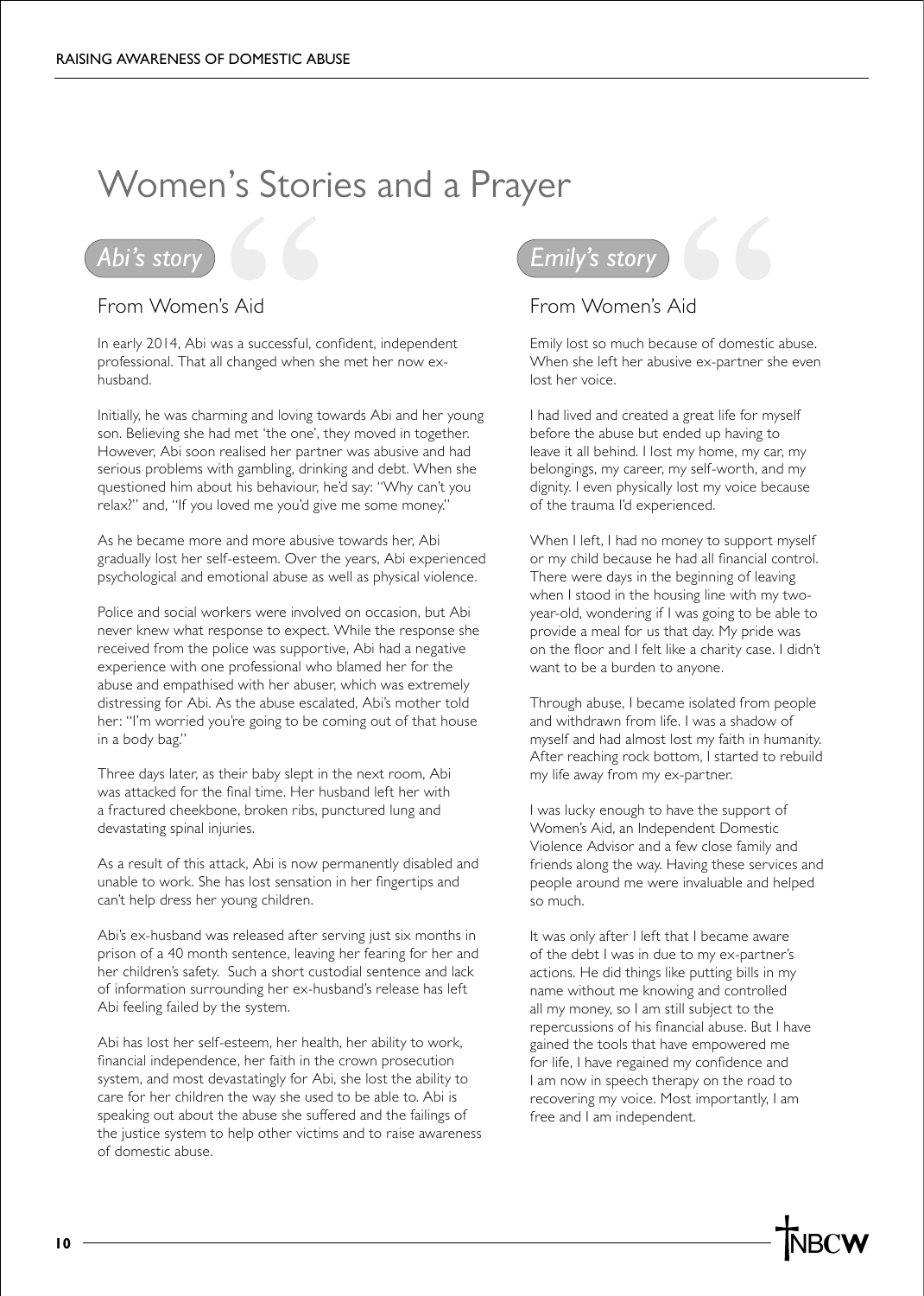### *Nora's Story*

From 'Domestic Abuse in Church Communities'

Nora's story demonstrates the need for parishes to provide spiritual support for victims.

We used to go to a monthly prayer group. The people in our group meant a lot to me . I didn't have many other friends. My husband was very charming and popular. They had no idea what he was really like. At home he was a really scary man. When I finally left him and took the children, he went to our friends in the prayer group and told them he did not know why I had left him and he was distraught.

They gave him loads of sympathy. I called up one of them and they told me I should not come to the prayer meetings any more. I could just imagine them judging me for destroying a family and I felt the pressure to go back. I felt so alone. It was one of my worst moments.

When I tried to talk to people whom I thought were my friends, they just told me to talk to my counsellor. It felt like the only reason someone would listen to me was if I paid them. It made me feel so worthless.

### *Gita's Stor*

#### From Women's Aid

*Michelle's Prayer*

Michelle is another survivor of domestic abuse who found help in prayer. This prayer appears in Nikki Dhillon Keane's book: 'Domestic Abuse in Church Communities: a safe pastoral response' (published in 2018).

*Lord, protect me Guide me Keep me safe. Grant me the strength, wisdom and good judgement To know what to do in any situation. Help me to know when and who to ask for help. Help me to value myself as you value me And expect the love and respect you intend for me. Help me to break old patterns that have harmed me And put me at risk. Help me to remember that I can say no to anything That is not in my best interests. Help me to remember that you made me to be in your image As a precious child of God. With my unique gifts and contributions to this wonderful world. Help me to remove or avoid anything That stands between me and my path, My journey and all that makes me the best that I can be. Let me feel worthy of love And let your love in To mend this broken heart, mind and life So that I can be whole and wonderful. In you I place my love and trust. Protect me, Lord. Amen*

Gita experienced abuse from her male relatives, which continued even once she had moved out and found her own flat. She decided that she had to leave her flat and moved in with her partner and his father. However, both of them became physically and emotionally abusive towards her. Gita again fled her home and stayed on a friend's sofa.

The pressure of this, combined with the trauma of the abuse, led Gita to take an overdose and she ended up in hospital. At the hospital Gita started searching for a refuge space. Gita phoned up a lot of refuges over the following months and answered all the questions they had for her. However, she was unable to find a refuge that could support her with her mental health and substance use. During this time, Gita continued to sofa-surf with friends. Gita approached Shelter for help and received advice to call the National Domestic Violence Helpline, which in turn referred her to the No Woman Turned Away (NWTA) project.

The NWTA specialist practitioner supported Gita in her endeavour to find a safe space to live, searching Routes to Support for a refuge space for her and passing her the numbers of the refuges with suitable vacancies. Eventually, Gita was accepted into a refuge which could support her needs. Her worker from Shelter understood Gita's situation and accompanied her to a supermarket car park in the pouring rain, where a refuge worker was able to come and collect her. Gita reflected on how she felt once she had settled into the refuge, saying the following: "I was really happy, I was really excited, I felt like my future could start again. I felt like even though I'm not independent because I've got a lot of help around me, it was still that step of independence ... I was really happy."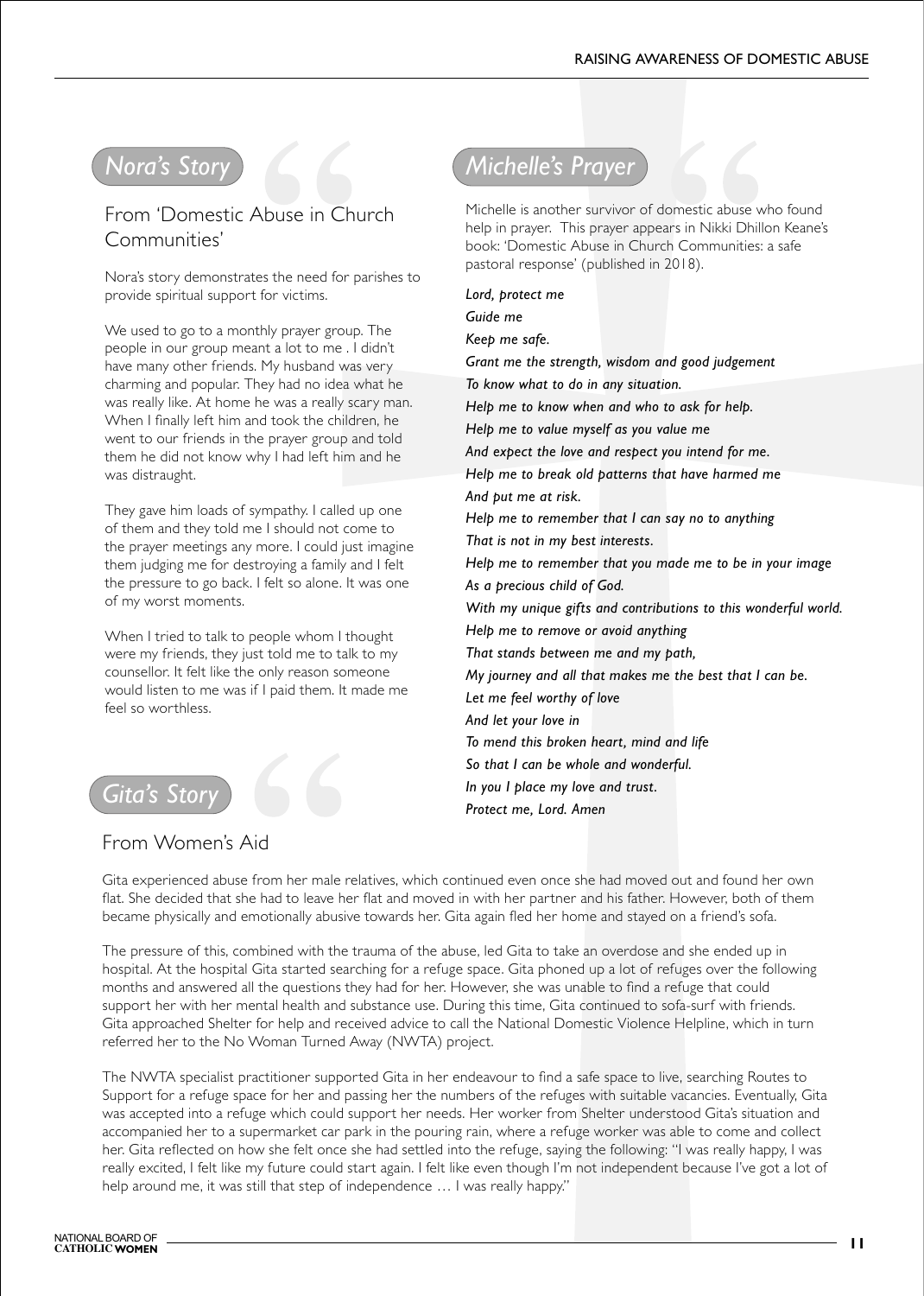# What does the church say about domestic abuse?

Recent Church documents and statements have denounced domestic abuse as a sin and advised the abused spouse to seek help and leave the abusive situation.

**The Joy of Love (Amoris Laetitia)** published in 2016 by Pope Francis, following the 2014 and 2015 synods of Bishops on the Family, repeatedly stresses the wrongfulness of domestic abuse and the need for sensitive and informed pastoral support for all those affected;

#54 The verbal, physical and sexual violence that women endure in some marriages contradicts the very nature of the conjugal union.

#156 Every form of sexual submission must be clearly rejected. This includes all improper interpretations of the passage to the Ephesians where Paul tells women 'to be subject to your husbands' ( Eph. 5: 22). In marriage, this reciprocal ' submission' takes on a special meaning, and is seen as a freely chosen mutual belonging marked by fidelity, respect and care.

#229 Parishes, movements, schools and other Church institutions can help in a variety of ways to support families and help them grow.......The parish office should be prepared to deal helpfully and sensitively with family needs and be able to make referrals, when necessary, to those who can help.

### *Catholic Church of England and Wales*

Bishop Sherrington of the Bishops' Conference Domestic Abuse Working Group issued the following statement in Holy Week 2020 in response to the upsurge in domestic abuse cases during the Coronavirus lockdown:

"At this time of national emergency, we are being asked to stay at home to save lives, but for those who are experiencing domestic abuse, the home is far from being a place of security, self fulfilment and health. Too often it is a place of pain, fear, degradation and isolation. There are many for whom the call to stay at home will be dangerous and potentially life threatening........

"Last year the Day for Life appeal highlighted the scourge of domestic abuse in our society and called for Catholics in England and Wales to support existing groups and projects working to help the most vulnerable, and to assist in spreading awareness and information about domestic abuse. I reiterate this call now........

"Every person has a right to live their life free from violence, abuse, intimidation and fear. Please join me in praying for the women, men and children who are experiencing suffering due to domestic abuse during this pandemic, asking the Lord to give them hope and courage in the knowledge that there are places of safety for them during this pandemic."

See: www.cbcew.org.uk/domestic abuse with a link to the Catholic Safeguarding Advisory Service (CSAS) and the National Catholic Safeguarding Commission (NCSC). This provides valuable Guidance for parishes and pastoral teams. It stresses that a response is always required if there is an awareness that someone is experiencing domestic abuse and that where children are involved concerns must be expressed to the statutory authorities. The role of the pastoral team or the Safeguarding Officer is to focus on the safety of the victim or victims.

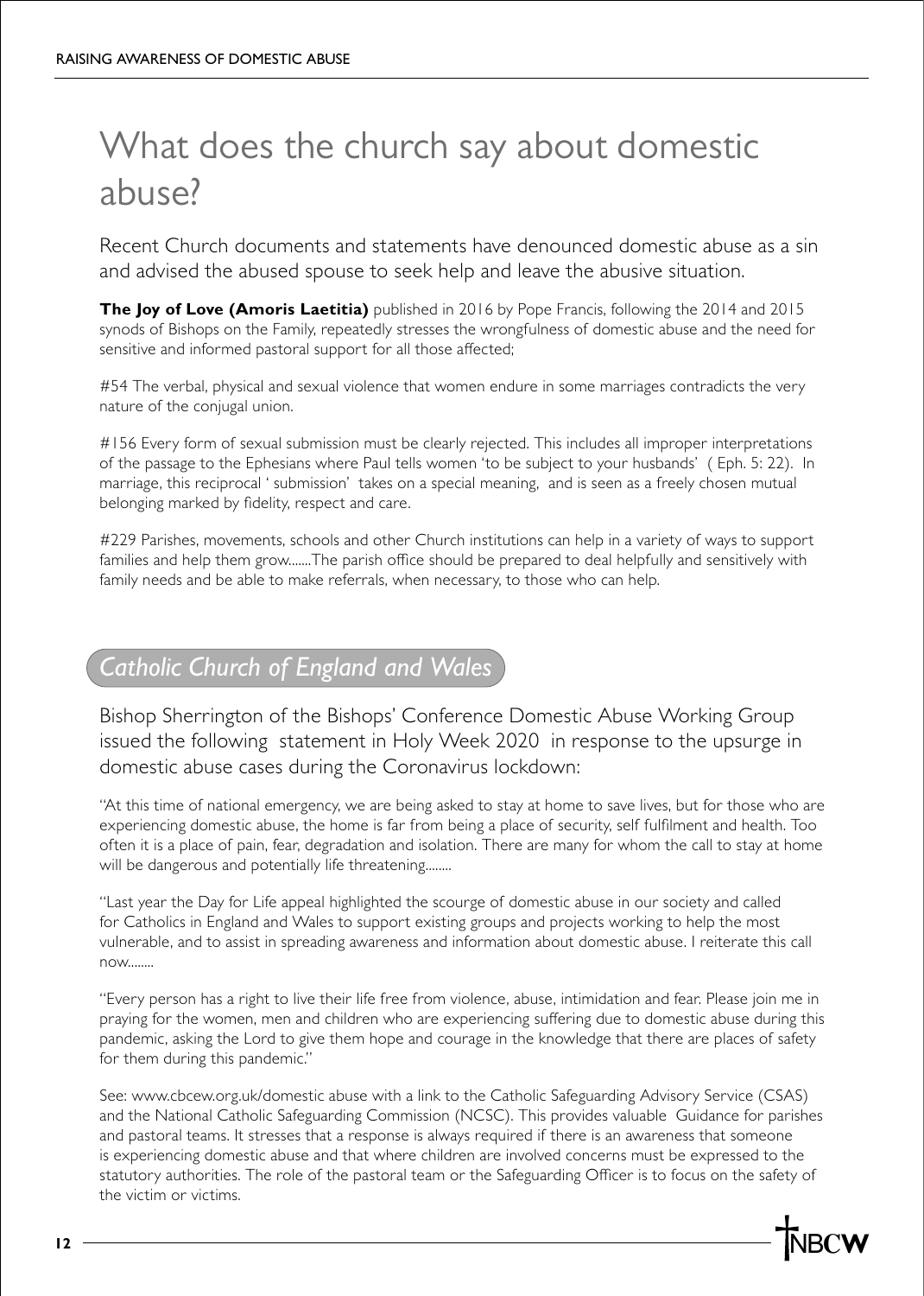# Children and Young People Witnessing Domestic Abuse

Children living in a home with domestic abuse are not just witnesses to the abuse, they experience the abuse and it harms them. Children living in a home where domestic abuse is happening are at risk of other types of abuse too and research has shown links between experience of domestic abuse and poor mental health, childhood criminality and sexual exploitation. Children can experience domestic abuse or violence in lots of different ways.

They might:

- see the abuse
- hear the abuse from another room
- see a parent's injuries or distress afterwards
- be hurt by being nearby or trying to stop the abuse
- be used by an abusive parent to control their victim.

It is worth noting that children may not realise that what is happening is abuse. Even if they do, they might not tell anyone about it because they are scared of what will happen, or ashamed about what people will think. They are at increased risk of behavioural problems, emotional trauma and mental health issues.

The NSPCC say there are no official statistics on the number of children who live with domestic abuse but quote the following from their research studies:

- Approximately 1 in 5 children have been exposed to domestic abuse
- Domestic abuse is a factor in over half of serious case reviews
- A third of children witnessing domestic violence also experience another form of abuse
- 1 in 5 teenagers have been physically abused by their boyfriends or girlfriends
- 130,000 children live in high-risk domestic abuse households
- Children suffering from the effects of domestic abuse may:
- become aggressive
- display anti-social behaviour
- suffer from depression or anxiety
- not do as well at school due to difficulties at home or disruption of moving to and from refuges.

For further information visit the NSPCC website: http://www.nspcc.org.ukIf you have specific concerns about a child or young person contact:http://www.help@nspcc.org.uk or call 0808 800 5000Catholic Safeguarding Advisory Service (CSAS)

CSAS has been set up to support children, young people and venerable adults who may be experiencing domestic violence or abuse. Each diocese and parish has a named Safeguarding Officer whose name and contact details are displayed on the church noticeboard, in the newsletter and on the website.

For more information: www.catholicsafeguarding.org.uk NSPCC (http://www.nspcc.org.uk) online 2018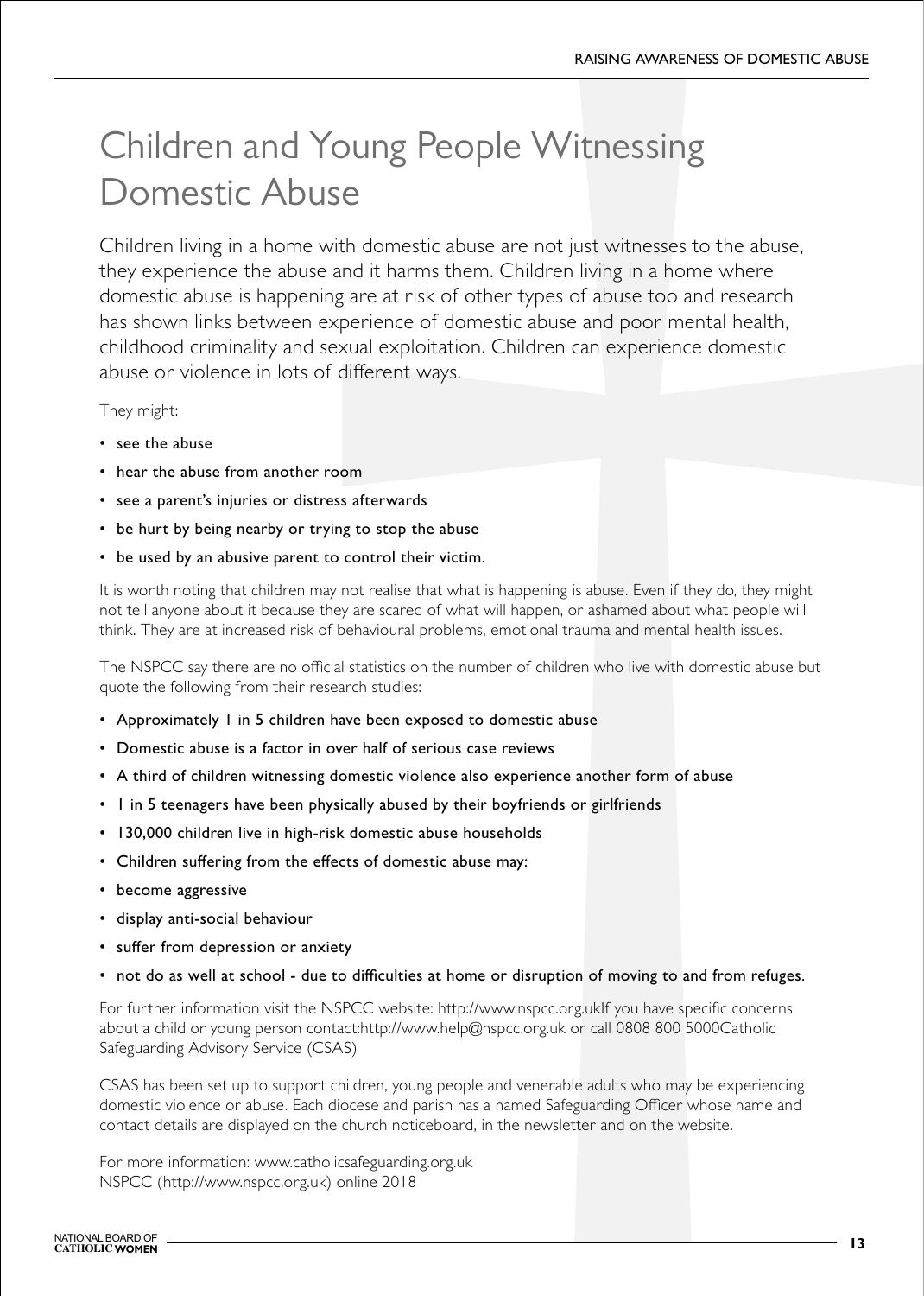# Elder Abuse

'A single or repeated act or lack of appropriate action, occurring within any relationship where there is an expectation of trust, which causes harm or distress to an older person'.

This definition has been subsequently adopted by the World Health Organisation, is promoted by the International Network for the Prevention of Elder Abuse and has been variously adopted by countries throughout the World.

The abuse can include, but is not limited to, physical, emotional, psychological, economic, sexual, neglect and spiritual abuse. These can be perpetrated both institutionally and in the family home and in places they visit. It can be any knowing, intentional or negligent act by a caregiver or any other person that causes harm or a serious risk of harm to a vulnerable adult. It is a single or repeated act, or lack of appropriate action, occurring within a relationship where there is an expectation of trust, which causes harm or distress to a older person. This type of violence constitutes a violation of human rights and includes physical and emotional abuse; financial and material abuse; abandonment and neglect; and serious loss of dignity and respect.

### *Types of Elder Abuse*

Physical abuse against a senior citizen entails any use of force: slapping, hitting, beating, shoving, pushing, kicking, pinching, burning, biting, inappropriate restraint.

Emotional/Psychological Abuse is typically defined as an act inflicting mental pain, anguish, e.g. name calling or 'silent treatment', intimidating or threatening the individual, invoking fear or emotional distress through verbal or non verbal acts.

Sexual Abuse is any non consensual contact with an elderly person from, for example, sexual exhibition to rape or sodomy; inappropriate touching, photographing in suggestive poses, forcing to view pornography; forcing sexual contact, or coerced nudity.

Neglect generally refers to a caregiver's failure to give appropriate attention and intentionally failing to meet the older person's needs both physical and emotional. It includes failure to provide basic necessities including food, medication and assisting with daily living or personal hygiene.

Financial abuse includes misuse of older family member's funds, embezzlement, fraud, forgery, taking money under false pretences and forced property transfers.

Elder abuse can affect people of all ethnic backgrounds, social status and gender.

Further help and resources can be obtained from:

- Action on Elder Abuse Tel: 080 8808 8141 web: http://www.elderabuse.org.uk
- Age UK Tel: 0800 055 6112 web: http://www.ageuk.org.uk
- Carers UK Tel: 0808 808 7777 web: http://www.carersuk.org
- Counsel and Care (advice on care homes) Tel: 0845 300 7585

 web: http://www.advice@counselandcare.org.ukBlack and Minority Ethnic Communities Action on Elder abuse (1995) 'New Definition of Abuse', London: Action on Elder Abuse Bulletin (May-June 1995, issue no. 11)

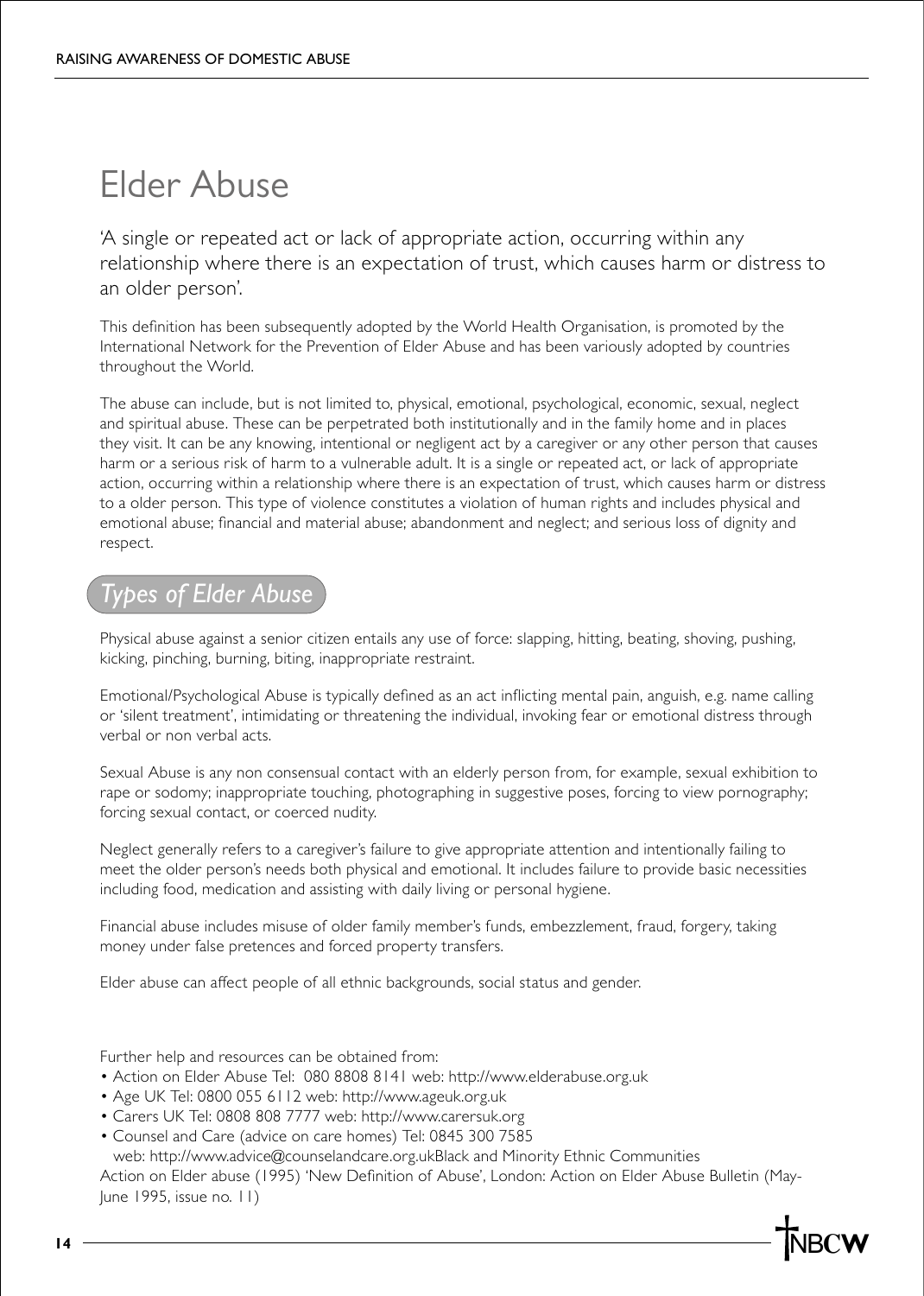# Black and Minority Ethnic Communities

Domestic abuse affects people from all ethnic groups, and there is no evidence to suggest that women or men from some communities are any more at risk than others. However, the form the abuse takes may vary; in some communities, for example, domestic abuse may be perpetrated by extended family members, or it may include forced marriage, or female genital mutilation (FGM).

People from Black, Asian or minority ethnic communities are likely to face additional barriers to receiving the help that they need. Victims may face racism or may be unwilling to seek help from statutory agencies because they are worried about receiving a racist response. Sometimes service providers will base their response on cultural or religious stereotypes for fear of being thought of as racist, which can exacerbate victims' sense of isolation.

Some victims may be worried about being excluded from their community if they report domestic abuse or may face pressure to stay with their partner from extended family

First generation migrants may face particular barriers in getting support if they are being abused. For example, if English is not their first language then it may be much harder for them to understand the systems of support available or to access appropriate sources of help. They may be unaware of support services and not know where to go. People who do not speak English should be offered an interpreter or be given the chance to use a trusted friend or relative to interpret if nobody else is available.

Some victims, whose status is insecure, or is dependent on their staying with their partner, may feel trapped and believe there is nothing they can do. However, whatever their immigration status, they have a right to health care and to protection from the police. They also have the right to apply for a court order (injunction) to protect them from their abuser.

There are some specialist organisations which offer services for women from Black, Asian and minority ethnic communities. However, some victims may be concerned that, if workers at a local service are from their community then they will know their family, so victims should be given the opportunity to choose either a specific service from their community or to use a general service.

Help and resources can be obtained from:

Catholic Association for Racial Justice www.carj.org.uk Tel: 0208 802 8080

Southall Black Sisters https://www.southallblacksisters.org.uk/ Tel: 0208 571 9595 Helpline: 0208 571 0800

Forced Marriage Unit This is a government unit providing advice and assistance for those at risk of being forced into marriage overseas. Tel: 020 7008 0151 https://www.gov.uk/stop-forced-marriage

Contact details for local Women's Centres are available in your local telephone directories or websites. See also the resource list later in this pack.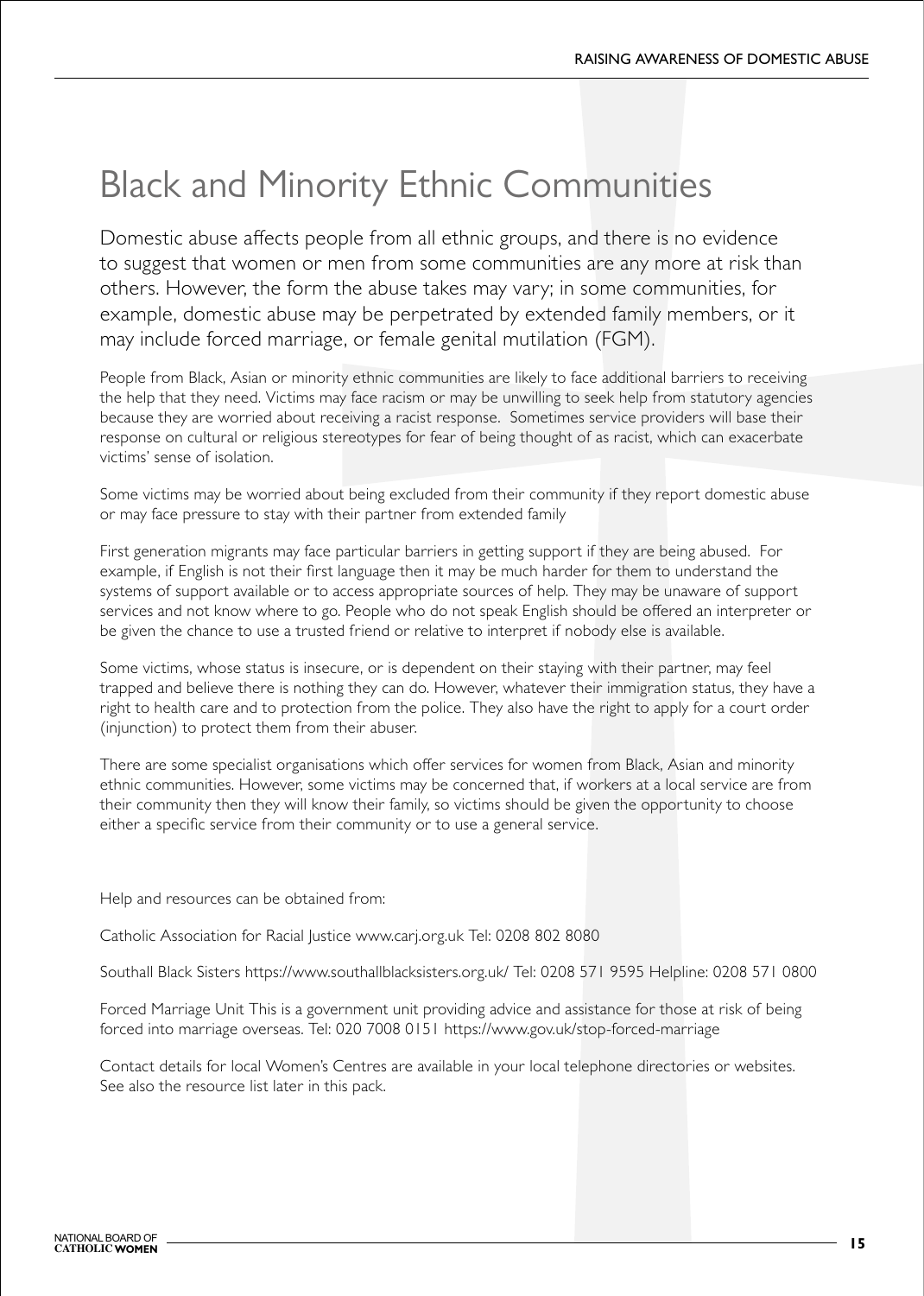# Abuse in LGBTQ relationships

Whilst recognising the teaching of the Catholic Church on same sex relationships, there will be parishioners who identify as LGBTQ+. As a matter of pastoral compassion, it is important that our priests and parishioners are aware of domestic abuse issues within these relationships. Figures from Stonewall show that one in four lesbian and bisexual women have experienced domestic abuse in a relationship. Almost half (49%) of all gay and bi men have experienced at least one incident of domestic abuse from a family member or partner from the age of 16.

There is limited research on how many trans people experience domestic abuse in the UK. However, a report by the Scottish Transgender Alliance indicates that 80% of trans people had experienced emotional, sexual, or physical abuse from a partner or ex-partner.

Galop, the specialist LGBTQ anti violence charity, makes clear that although heterosexual and LGBT people may experience similar patterns of domestic abuse, there are some specific issues that are unique to the experiences of LGBTQ people, which may include:

- Threat of disclosure of sexual orientation and gender identity to family, friends, or work colleagues.
- Undermining someone's sense of gender or sexual identity.
- Limiting or controlling access to spaces and networks relevant to coming out and coming to terms with gender and sexual identity.
- The abused may believe they 'deserve' the abuse because of internalised negative beliefs about themselves.

With specific reference to LGBT partner abuse:

- Abusers may convince their partner that no one will believe the abuse is real because they are not in a heterosexual relationship.
- The abusive partner may manipulate their partners into believing that abuse is a 'normal' part of same-sex relationships.
- Abusive partners can give the idea that the violence is mutual or that the abused partner consents to the abuse.
- The abusive partner may pressure their partner to minimalise abuse to protect the image of the LGBT community.
- If the abused partner is living in the UK on a spousal visa, abuser might take advantage of their lack of awareness about immigration law, and threaten to deport them back to their country of origin, which might be unsafe due to e.g. anti-gay legislation.

With specific reference to trans persons, the following abuse may take place:

- Withholding medication or preventing treatment needed to express victim's gender identity (e.g. hormones, surgery).
- The abuser might use pejorative names and ridiculing persons' body image (body shaming).
- The abuser might convince their partner that nobody would believe that they're being abused because they're transgender.

Useful resources can be found on page 27 of this booklet.

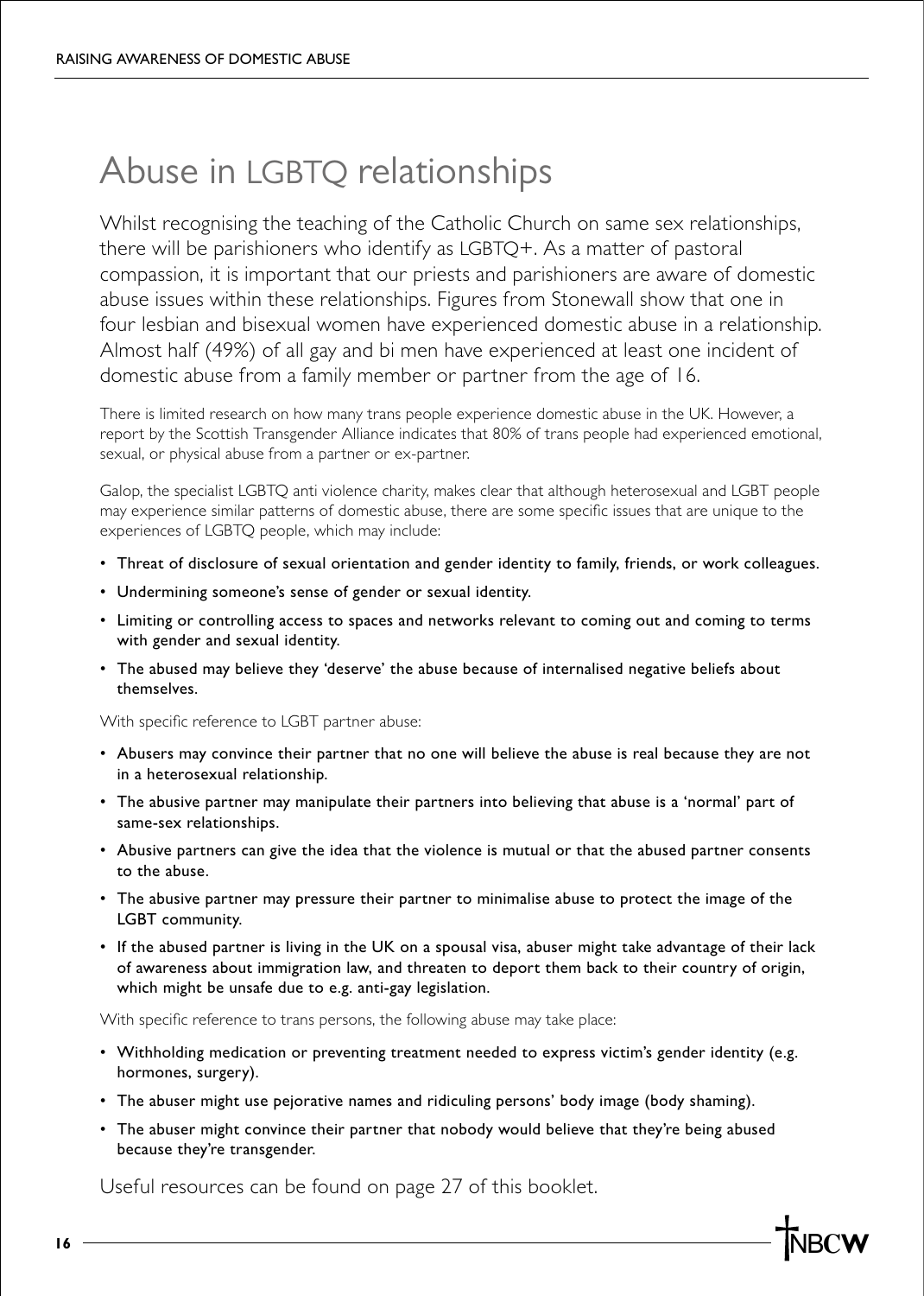# Domestic Abuse of People with Disabilities

Figures show that women with disabilities are much more likely to experience domestic abuse than non-disabled women. They are also likely to experience abuse over a longer period of time and to suffer more severe injuries as a result of violence.

Victims who are disabled may be abused by their carer or personal assistant and may be reliant on them for support. Victims with disabilities may suffer abuse in any or all of the ways that non-disabled women are abused, but in addition may experience the following forms of abusive behaviour:

- The abuser may withhold care or undertake it neglectfully or abusively.
- The abuser may remove mobility or sensory devices needed for independence.
- The abuser may be claiming state benefits in order to care for the victim, enabling them to control the victim's finances.
- The abuser may use the disability to taunt or degrade the victim.

In addition, victims with disabilities may be more physically vulnerable and less able to remove themselves from an abusive situation. Disabled victims may find it harder to disclose abuse because their abuser is always present when they see health or social care professionals.

Disabled victims are also likely to have particular concerns about moving out of their home which may have been specially adapted for them or a care package has been organised with the local authority so the victim may be concerned that they will lose this support if they are forced to move elsewhere.

Many domestic abuse services are able to support disabled women and have outreach services or independent advocacy services which can help. In addition, many refuges now have full wheelchair access, and workers who can assist women and children who have special needs such as hearing or visual impairments.

Useful resources, helplines and advice can be found on page 26 of this booklet.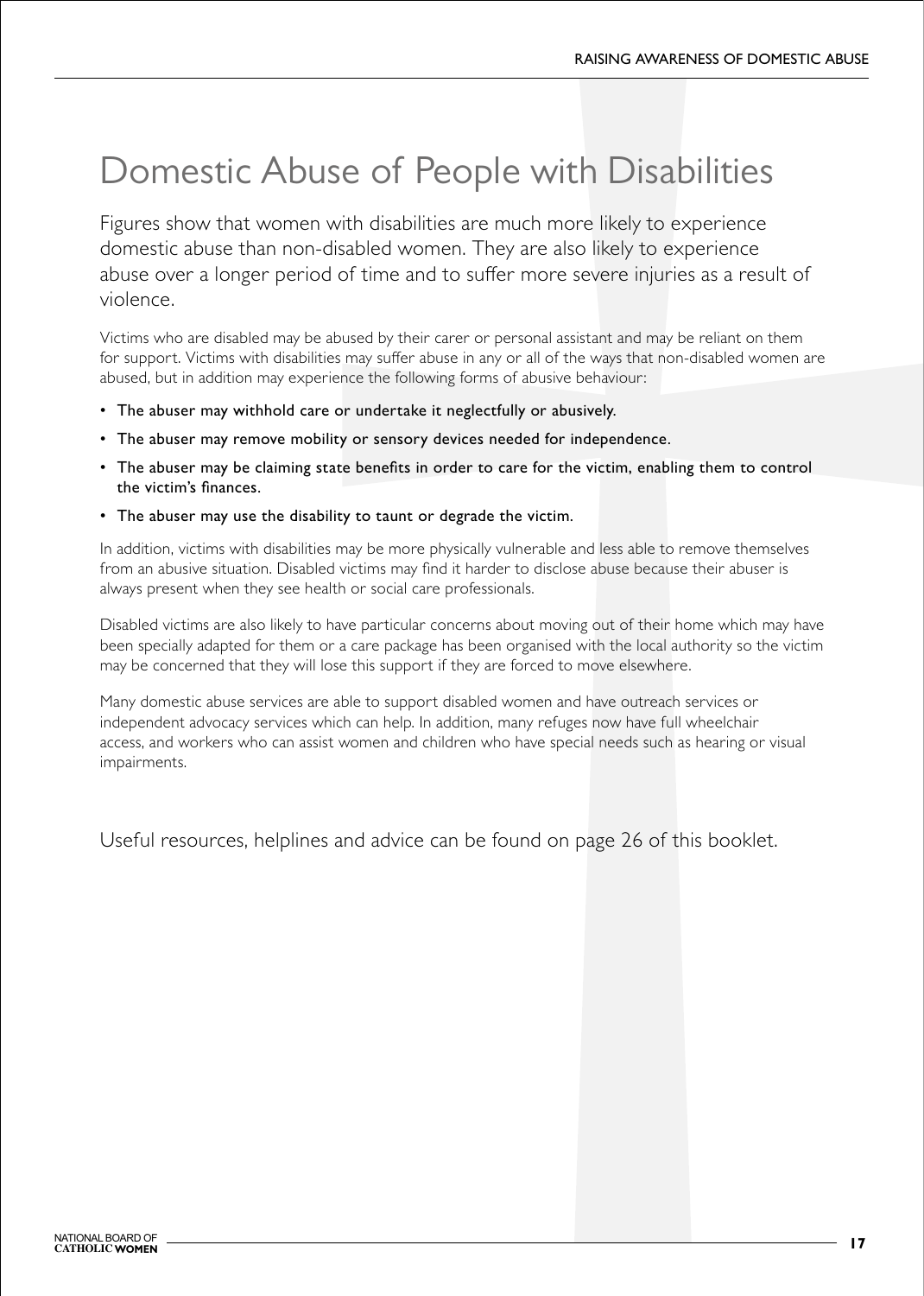# The Legal Situation

The following is adapted from the Victim Support website: http://www.victimsupport.org.uk

There is an increasing range of legal orders that can be used to protect survivors of domestic abuse.

### *Police Orders*

The police now have powers to serve a Domestic Violence Protection Notice (DVPN) on an abusive partner who presents an ongoing risk of violence. This will be provided in writing and served to the abusive partner by a police officer. The order lasts for 48 hours and requires the abusive partner to leave the premises and not contact the victim. This can be extended further (up to 28 days) by a magistrate at court, who can grant a Domestic Violence Protection Order (DVPO).

### *Criminal Law*

Domestic abuse can include other criminal behaviours such as assault, stalking, coercive control, criminal damage and sexual crimes. The victim has the right to be protected under criminal law if their partner has demonstrated any of these behaviours.

In a criminal law case, when a person is sentenced they may also have a restraining order imposed on them. Different restrictions will be placed on the offender, depending on the severity of the case.

### *Civil Law*

Survivors of domestic violence can apply to civil courts (family proceedings courts or county courts) for an injunction or court order to help protect them. The most common types of court orders are:

- non-molestation orders
- occupation orders
- prohibited steps order

#### *Non Molestation Orders*

This type of court order is used to stop someone from pestering, attacking, threatening or harassing the victim and any children. Each order is unique and will take the individuals circumstances into consideration.

Civil courts need less proof than a criminal court, but they still need evidence of a deliberate incident before imposing a court order. This is where photographs of injuries or property damage can help, as they can form part of the case for an injunction, along with the statement, to show that there has been violence.

An emergency non-molestation order can be applied for 'without notice'. This is helpful if immediate protection is required. Emergency orders can be granted for 28 days – they then go back to court to give the abuser the opportunity to defend the allegations.

It is now a criminal offence if a non-molestation order is broken and the police should be called to report this.

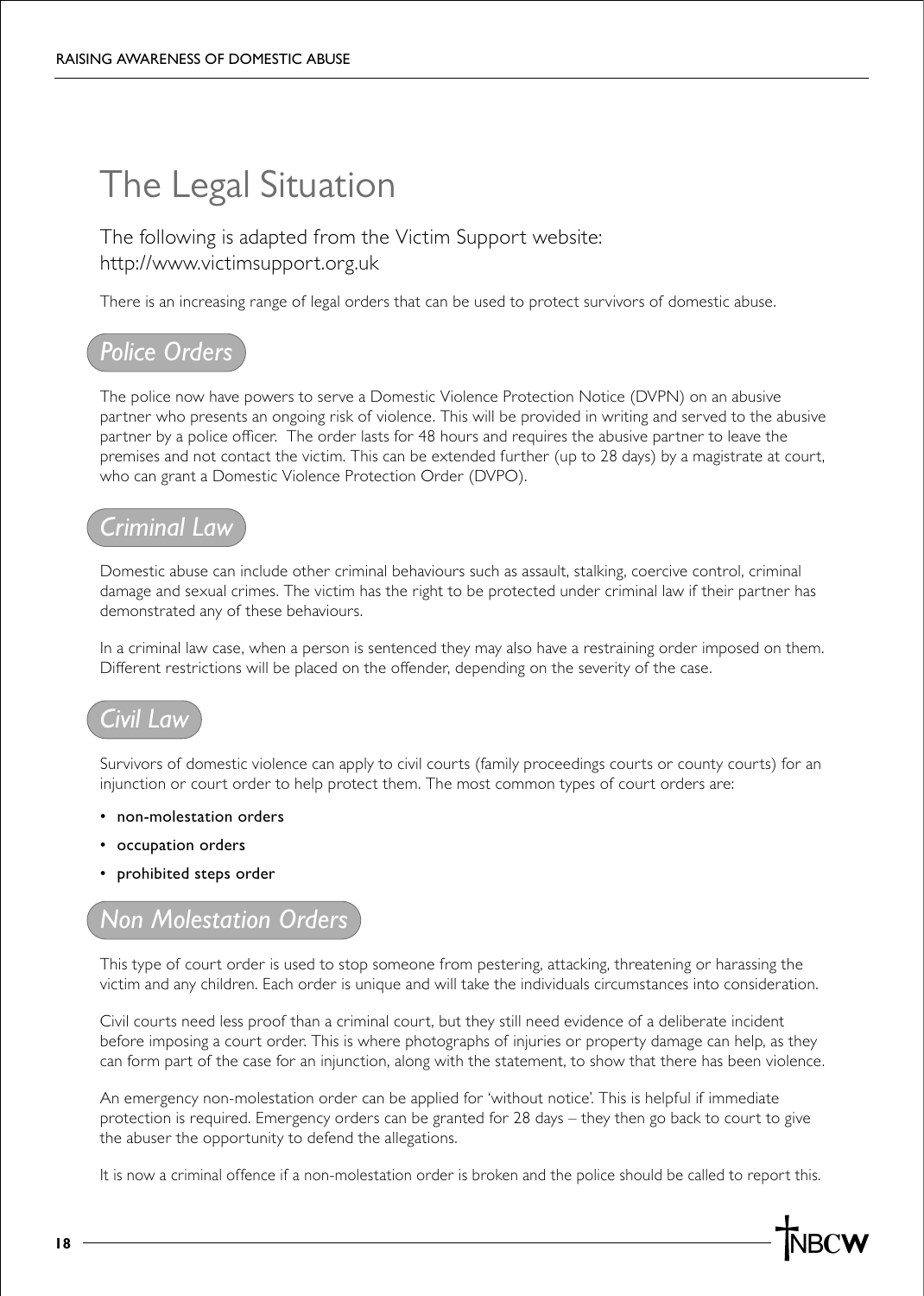### *Occupation Orders*

Occupation orders state who can live in a property. Similar to non-molestation orders, they are tailored to individual circumstances. The orders could say that the abuser must leave the shared property. Injunctions will state how long this applies for – some orders may be given until further notice if the court feels it's necessary.

Any of the following can apply for an occupation order:

- co-habitants or former co-habitants (does not include tenants, lodgers or boarders)
- married or formerly married people
- civil partners or former civil partners
- relatives father, mother (includes step-parents), son, daughter, (includes step-children), grandparent and grandchildren, brother, sister, uncle, aunt, niece, nephew, or first cousin
- people who have agreed to be married or enter into a civil partnership (whether or not the agreement continues)
- both parents of the same child or people who have or had a parental responsibility for a child.

This includes people who have stayed in an intimate personal relationship.

### *Prohibited Steps Order*

A prohibited steps order is granted by a court when threats have been made by a partner to take the children away. While it does not necessarily stop all contact with the children it will determine how contact can be safely maintained.

### *How to Apply for a Court Order*

Most survivors of domestic abuse would have a solicitor who would apply on their behalf for one of these orders. Most solicitors offer a free initial consultation to help in understanding the legal process. These cases are heard at a family proceedings court, and the judges and magistrates are specially trained in family law. It is also possible for someone to apply directly to the court.

### *Enforcing Orders*

If the court grants an order, it needs to be 'served' on the abuser if they're not at court (i.e. delivered to them in person). The order can only be enforced if there is proof that it has been served on the abuser.

A copy of the order also needs to be given to the local police station so that they are aware that it exists. It may also be useful to provide copies of any prohibited steps orders to children's schools to ensure that they cannot be removed without permission.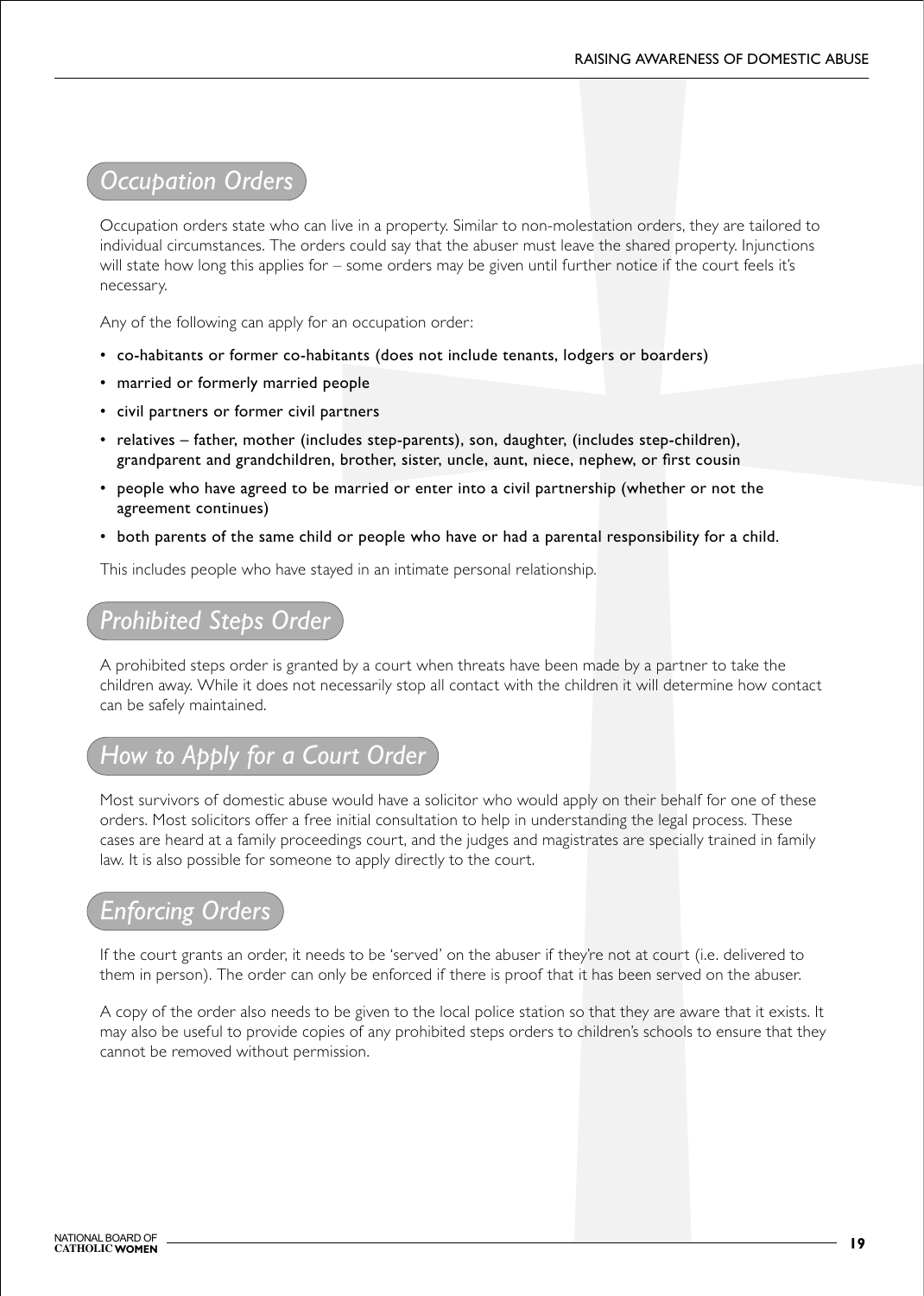### *Housing and homelessness*

According to the website 'Rights of Women' domestic violence is one of the leading causes of homelessness for women. The law around property is complex and it is advisable to get legal advice as soon as possible.

http://rightsofwomen.org.uk

In brief, someone leaving their home through fear of domestic violence may have a right to support from their local authority under Part V11 of the Housing Act 1996 (HA1996) and the Homelessness Act 2002. The duty of the local authority may vary from providing accommodation to giving advice and may depend on whether the person is:

- unintentionally homeless
- a priority need
- eligible
- has a local connection

Under HA1996 domestic violence is defined as 'violence from another person or threats from another person that are likely to be carried out'. There is no need for violence to have already taken place. The Homelessness Code of Guidance 2018 makes it clear that domestic violence is not just physical and states it should be understood to include threatening behaviour, violence or abuse (psychological, physical, sexual, financial or emotional). Local authorities have to take the code into consideration before making a decision and should not ever ask for proof of domestic violence before acting.

A person will be considered 'unintentionally homeless' if they have left their home due to threatened or ongoing abuse. In these cases priority is given to those:

- who are pregnant
- who have dependent children who live with them or might be reasonably expected to live with them
- who are vulnerable as a result of mental illness or disability

For further advice contact: Web: http://www.rightsofwomen.org.uk Family Law Advice Line: 020 7251 6577

Other useful Contacts: Citizen's Advice: http://www.citizensadvice.org.uk or 03444 111 444

Gingerbread: 0808 802 0925 http://www.gingerbread.org.uk

Shelter: 0808 800 4444 http://www.shelter.org.uk

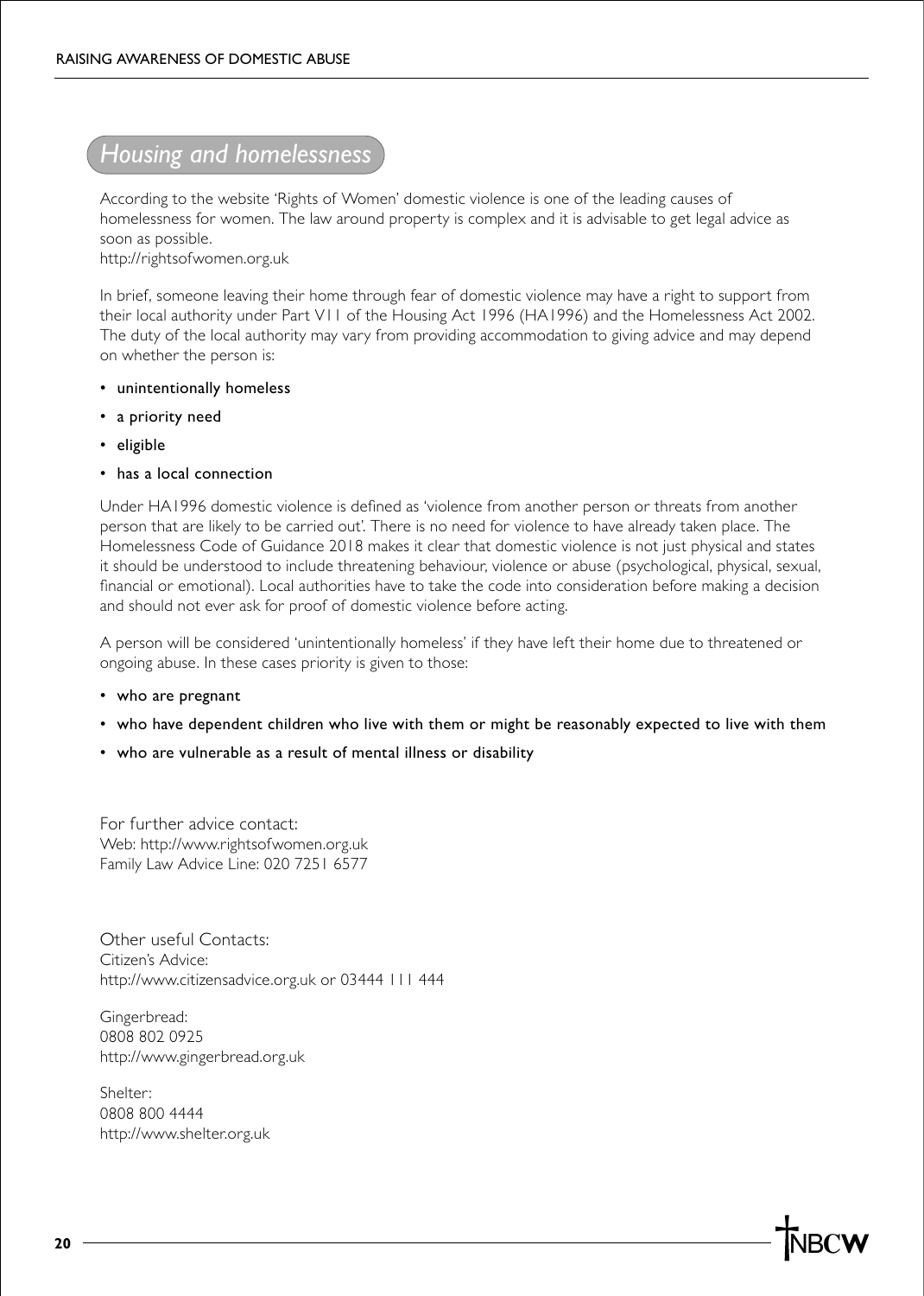# Immigration Issues and Domestic Abuse

There are a number of issues facing abused women with insecure immigration status, who may have entered the UK to join their settled partner or have restrictions due to their status i.e. seeking asylum, or have other types of visa. Some immigration laws and regulations make it extremely difficult for women experiencing domestic abuse to seek protection and safety. They can suffer from a lack of emotional and family support to a lack of financial resources.

Some basic suggestions for those finding themselves in these situations include:

- Keep all personal papers about the situation and that of any children in a safe place
- Keep passports with them at all times
- List the incidents that have happened and encourage seeking support from a trusted source.

Further help and advice is available from the following:

# Rights of Women

The Rights of Women provide an Immigration and asylum law advice line for advice on issues including:

- The rights of European Economic Area (EEA) nationals and their family members
- Claiming asylum in the UK
- Trafficking
- Domestic violence and immigration law
- No recourse to public funds

Tel: 020 7490 7689 (telephone) or 020 7490 2562 (textphone) or 020 7490 2562 (textphone) on Mondays between 2pm-4pm and Wednesdays between 11am-1pm

web: http://www.rightsofwomen.org.uk

# Citizen's Advice

A good point of contact and can provide advice on potential eligibility for legal aid which may be available for those:

- experiencing domestic violence
- a victim of trafficking
- applying for asylum support

web: http://www.citizensadvice.org.uk/immigration/get-help/get-immigration-advice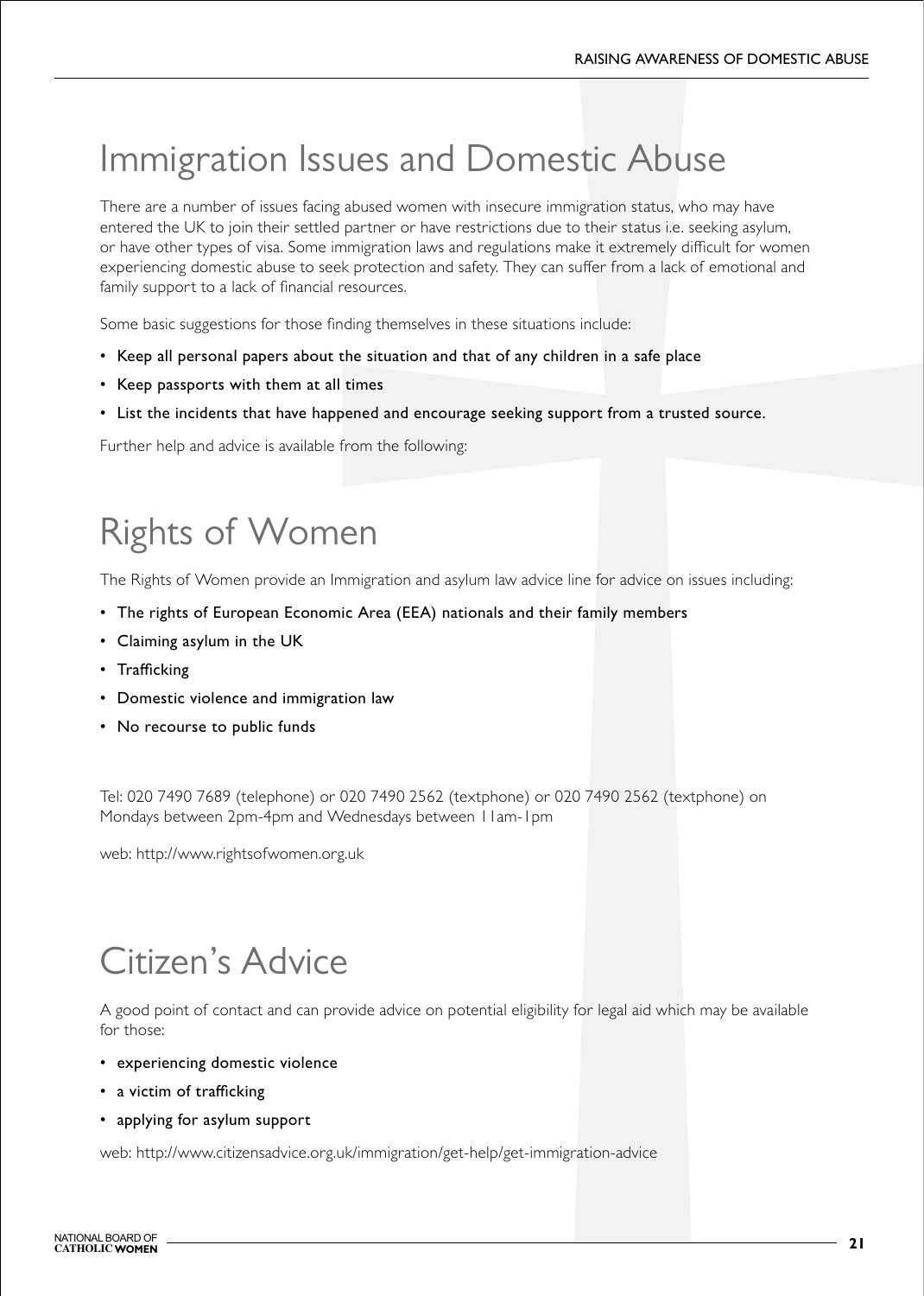# What can everyone do to help tackle domestic abuse?

- Find out what your local Council, Member of Parliament, Police etc. are doing to tackle domestic abuse.
- Raise money for local and national domestic abuse charities so that they can help more victims and survivors.
- If you witness a woman being harassed or attacked, and if it is safe, try to do something to help her.
- If you do not feel you are able to, or it is not appropriate, then phone the police.
- If you overhear a woman being attacked in her home, do something. If you do not feel able to intervene yourself, then phone the police.
- Ensure that advice leaflets are available and posters on display in parish facilities, schools, retreat houses, pastoral centres etc.
- If you see violence against women trivialised or sensationalised on TV, in advertising, at the cinema or in video games, complain.
- Talk about domestic abuse and help to make it easier for others to talk about it.
- Discuss abuse in peer relationships with teenagers and point out that violence and abuse of any kind is unacceptable.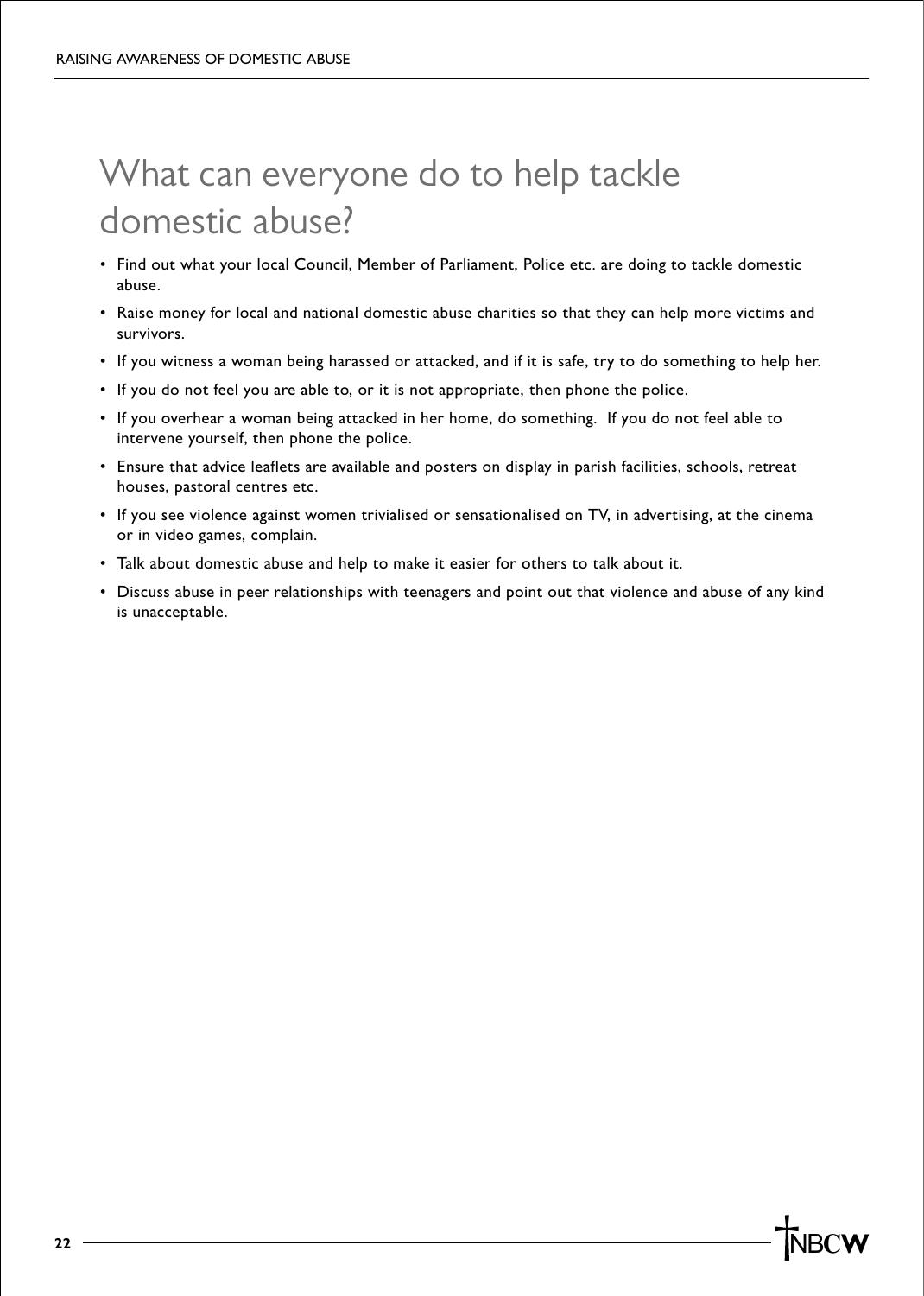# What can priests and parishes do?

- The initial response should be to ensure the safety of the victim. If there are children involved this is a safeguarding issue and you should contact the police.
- The parish is in a unique position to provide love, care and an ethos of safety for victims of domestic abuse.
- If possible, a member of the parish or of the pastoral team should be designated and trained to support victims of domestic abuse. This could be the Safeguarding Officer. (See Bishop Sherrington's statement, see page 12.)
- Listen to the victim. Never take any action which might put the victim or the victim's children in more danger.
- A victim should never be encouraged to remain in the same house as the perpetrator in the hope of saving the marriage or for the sake of the family. (See Canon Law 1153). Abuse of any kind is totally unacceptable.
- Ensure that Marriage Preparation courses address problems of domestic violence in marriage, its effects and sources of help.
- Make links with groups and organisations which support victims of abuse such as Refuge, Women's Aid, Respect, local Police Domestic Violence Unit and local refuges.
- Consider raising the issue of domestic violence or abuse during a homily, in bidding prayers or at a service of reconciliation. It is likely that there will be survivors, victims and perpetrators in the congregation.
- Where there are groups in the parish, for example mother and toddler groups, St Vincent de Paul (SVP), parish school, there is the possibility that they may have contact with potential victims or survivors of domestic abuse. Volunteers and workers should be aware that they may come into contact with victims and survivors and ensure they know how to respond appropriately if asked for help.
- Display information about support agencies and organisations for domestic abuse and other forms of abuse - both national and local - which are provided in this booklet.
- Ensure that policies for child protection and the care of vulnerable adults are displayed or are readily available. Procedures should be followed at all times. Have particular care for confidentiality of both the victim and the perpetrator.
- Review the materials available online at www.cedar.uk.net This Resource was developed to support catholics experiencing domestic abuse. It contains policies, and simple ideas and materials for an awareness raising workshop within the parish.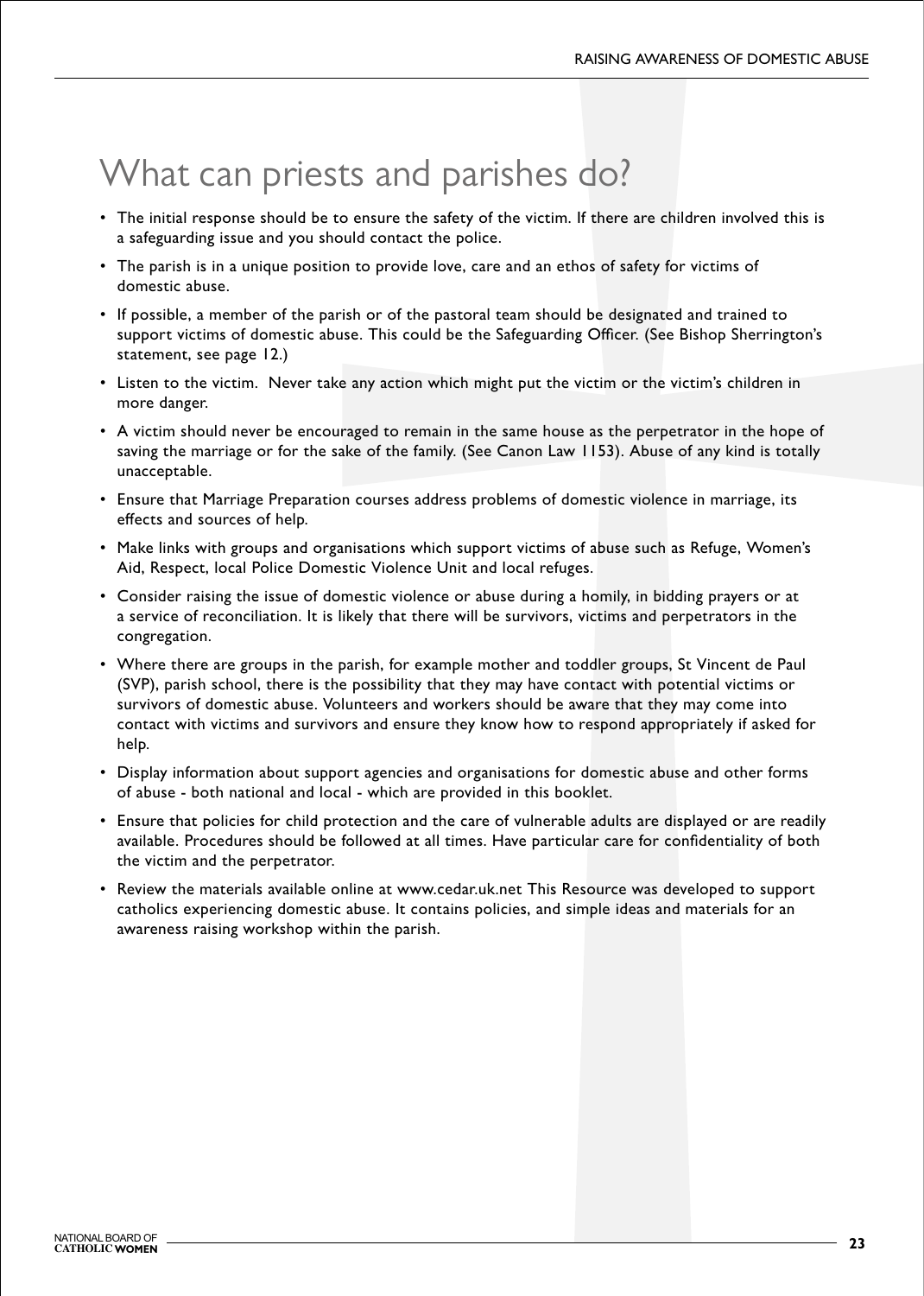# Useful Resources - Domestic Abuse

Freefone 24-hour National Domestic Violence Helpline

0800 2000 247

#### Emergency Services

999 55 – this will alert the call handler to the fact that the caller cannot speak openly but needs immediate assistance.

#### National Sexual Violence Helpline

0808 802 9999

Wales Domestic Abuse Helpline:

0808 80 10 800

Samaritans:

0845 7909 090

www.samaritans.org.uk

Shelter

0808 800 4444

www.shelter.org.uk

Domestic Abuse in Church Communities a safe pastoral response

By Nikki Dhillon Keane. Published by Redemptorist Press 2018.

#### Crimestoppers:

0800 555 111

www.crimestoppers-uk.org.uk

#### Women's Aid

www.womensaid.org.uk

The Women's Aid Survivor's Handbook may be particularly useful and is translated into other languages: https://www. womensaid.org.uk/the-survivors-handbook

#### Refuge

www.refuge.org.uk

Surviving Economic Abuse

www.survivingeconomicabuse.org/

CEDAR Catholics Experiencing Domestic Abuse Resources

A useful website providing practical and spiritual support.www.cedar.uk.net

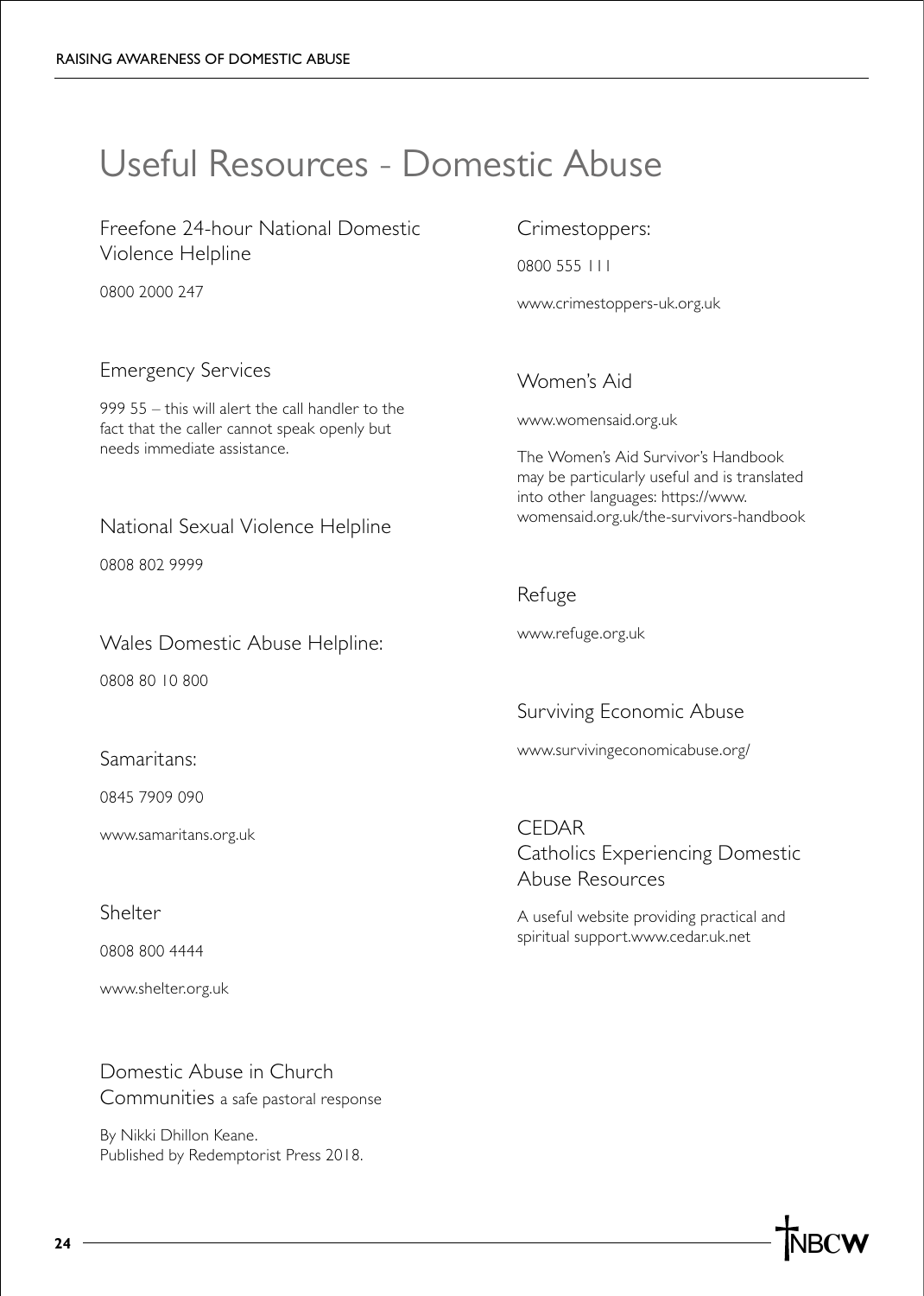Community Legal Service Direct:

0845 345 4 345

www.clsdirect.org.uk

Rights of Women:

020 7251 6577

www.rightsofwomen.org.uk

### National Centre for Domestic Violence:

0800 970 2070

www.ncdv.org.uk

Coram Children's Legal Centre

https://www.childrenslegalcentre.com/get-legal-advice

# Legal Support Support for Children and Young People

Childline:

0800 1111

www.childline.org.uk

### NSPCC:

0808 800 5000

www.nspcc.org.uk

### The Mix

Free information and support for under 25s in the UK

0808 808 4994

# Support For Male Victims and Perpetrators

Men's Advice Line (for men experiencing domestic violence):

0808 801 0327

www.mensadviceline.org.uk

Respect (for perpetrators and male victims of Domestic Abuse):

www.respect.uk.net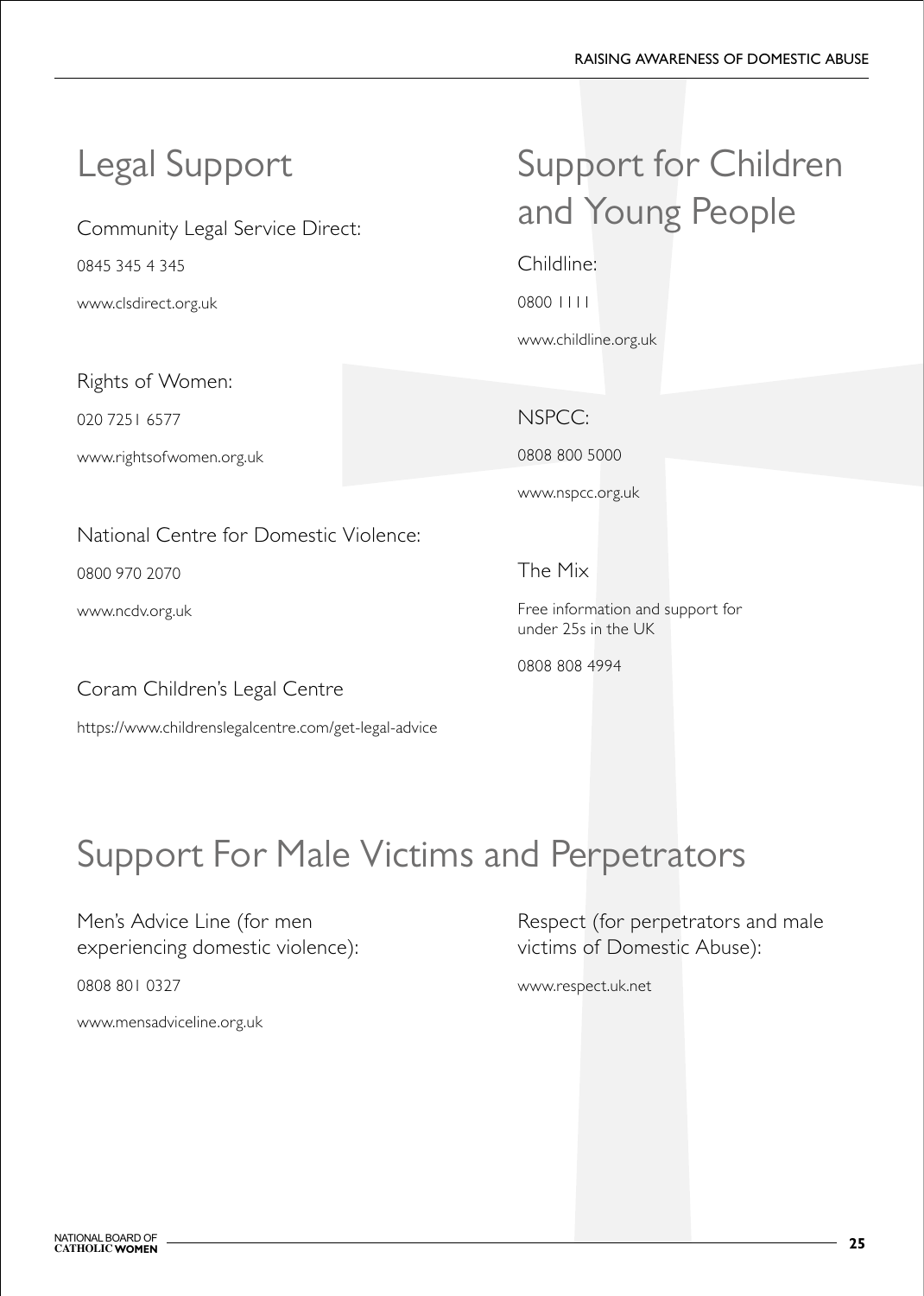# Support for victims with Disabilities

#### Dial UK

There are around 120 local Disability Information and Advice Line services (DIALs) throughout Great Britain run by and for disabled people. To find out if there is a DIAL that covers your area call: 0808 800 3333

You can also find out online at www.scope. org.uk/support/disabled-people/local-advice

#### Disability Alliance

Disability Alliance has had to close their helpline due to lack of funding. However, it is the leading authority on social security benefits for disabled people, and the website contains regularly updated information about benefits, tax credits and community care.

See www.disabilityrightsuk.org

Stay Safe East

www.staysafe-east.org.uk/

0208 519 7241

#### RNIB helpline

Information and support for anyone with visual impairment and sight problems. RNIB helpline is on 0303 123 9999

www.rnib.org.uk

#### Deaf Hope

DeafHope is the only sign-language based service designed to help Deaf women and children who suffer domestic violence. They have a text service on 07970 350366.

http://www.deaf-hope.org/

#### Action on Hearing Loss (formerly the RNID)

Information service for deaf and hard of hearing people, their carers, families and professionals. Telephone: 0808 808 0123 (freephone) Textphone: 0808 808 9000 (freephone) SMS: 0780 0000 360

www.actiononhearingloss.org.uk

# Support For LGBTQ+ Victims

#### National LGBT+ Domestic Abuse Helpline

Galop: www.galop.org.uk/galop-to-runnational-lgbt-domestic-violence-helpline/

0800 999 5428

Terrence Higgins Trust

0808 802 1221

#### Stonewall

https://www.stonewall.org.uk/help-advice/ criminal-law/domestic-violence

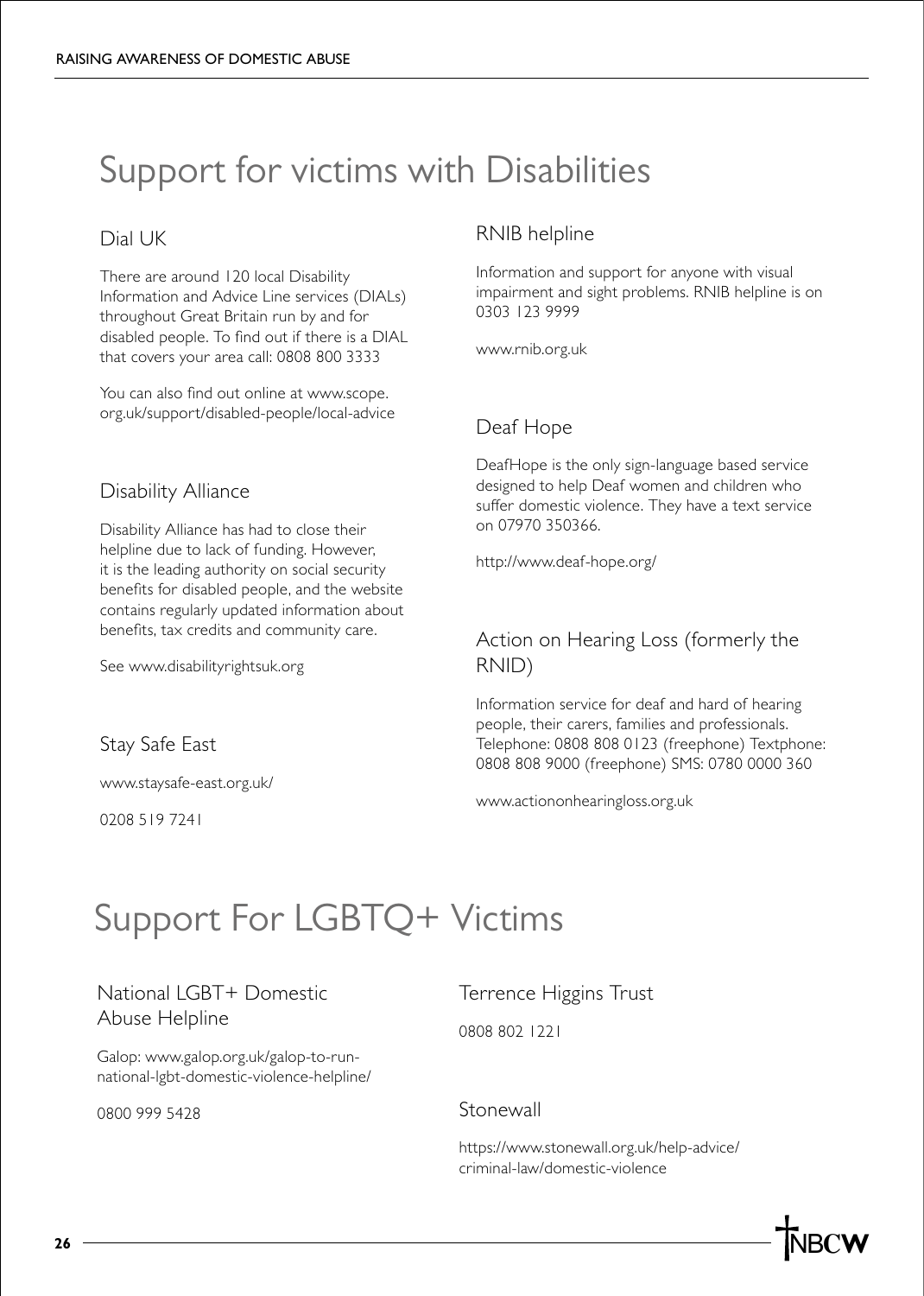### Support For Women From Black & Minority Ethnic Communities Somali Women's Centre:

#### Imkaan's

Imkaan's website lists numerous organisations across the UK who provide specialist local support: www.imkaan.org.uk/get-help

### 020 8752 1787

Foreign and Commonwealth Office Forced Marriage Unit:

020 7008 0151

https://www.gov.uk/guidance/forcedmarriage

#### Refugee Council:

020 7346 6777

www.refugeecouncil.org.uk

Immigration Advice Service:

020 7357 6917

www.iasuk.org

Asylum Aid:

020 7247 8741

Southall Black Sisters:

020 8571 9595

Kiran: Asian Women's Aid:

020 8558 1986

www.rdlogo.com/cwp/kawa

Chinese Information and Advice Centre:

020 7692 3697

www.ciac.co.uk

Latin American Women's Aid:

020 7275 0321

www.lawadv.org.uk

Latin American Women's Rights Service 020 7336 0888

Iranian and Kurdish Women's Rights Organisation 020 7920 6460

Jewish Women's Aid 020 8445 8060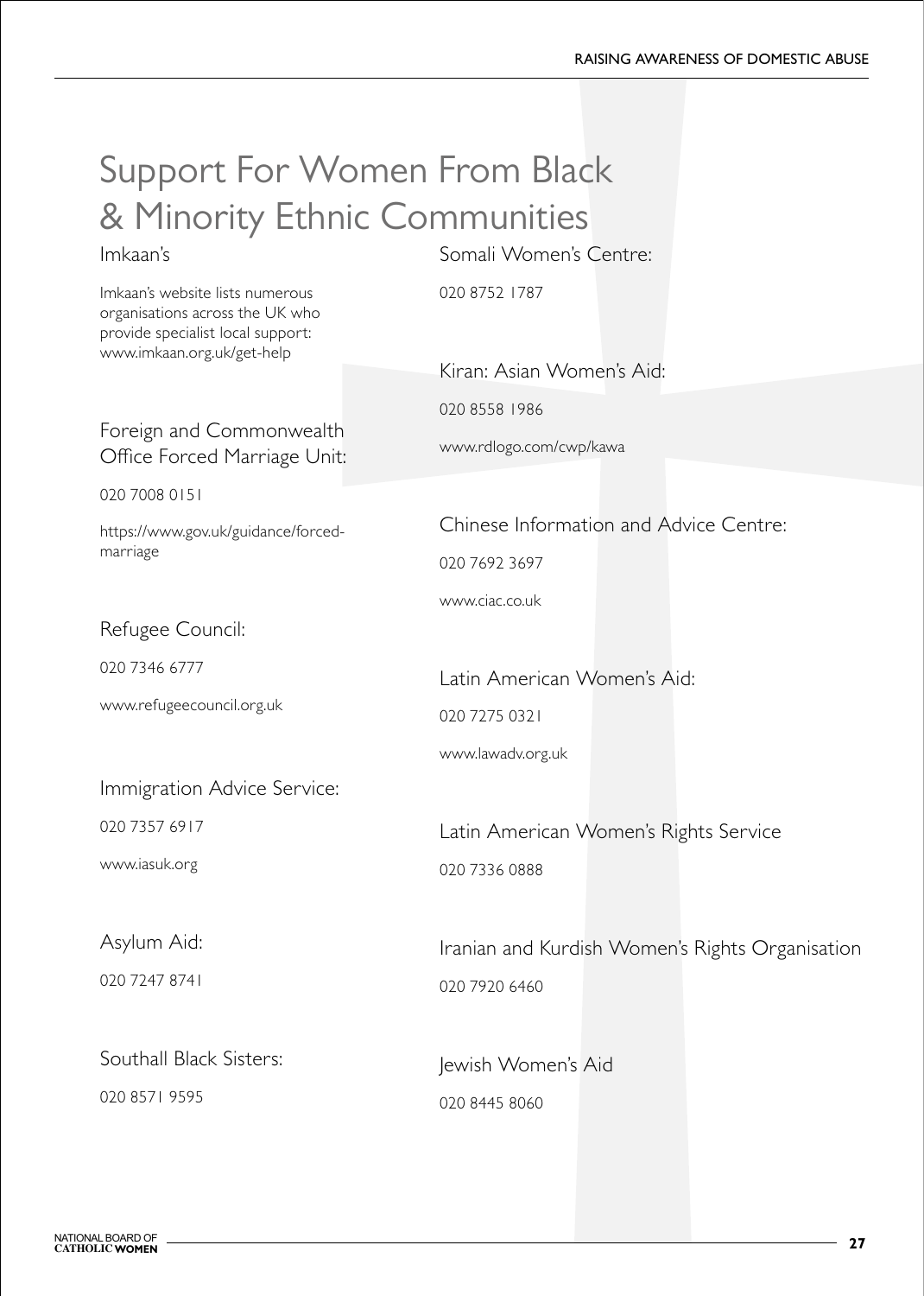# Stalking & Harassment

#### National Stalking Helpline

0808 802 0300

www.suzylamplugh.org

#### Paladin

National stalking advocacy service www.paladinservice.co.uk

### Other Useful Resources

Revenge Porn Helpline

www.revengepornhelpline.org.uk

0345 6000 459

National Association for People Abused in Childhood:

www.napac.org.uk

One Parent Families www.oneparentfamilies.org.uk

Women and Girls Network:

www.wgn.org.uk

Advocacy After Fatal Domestic Violence (for bereaved family and friends):

www.aafda.org.uk

Mothers Apart for Their Children: www.matchmothers.org

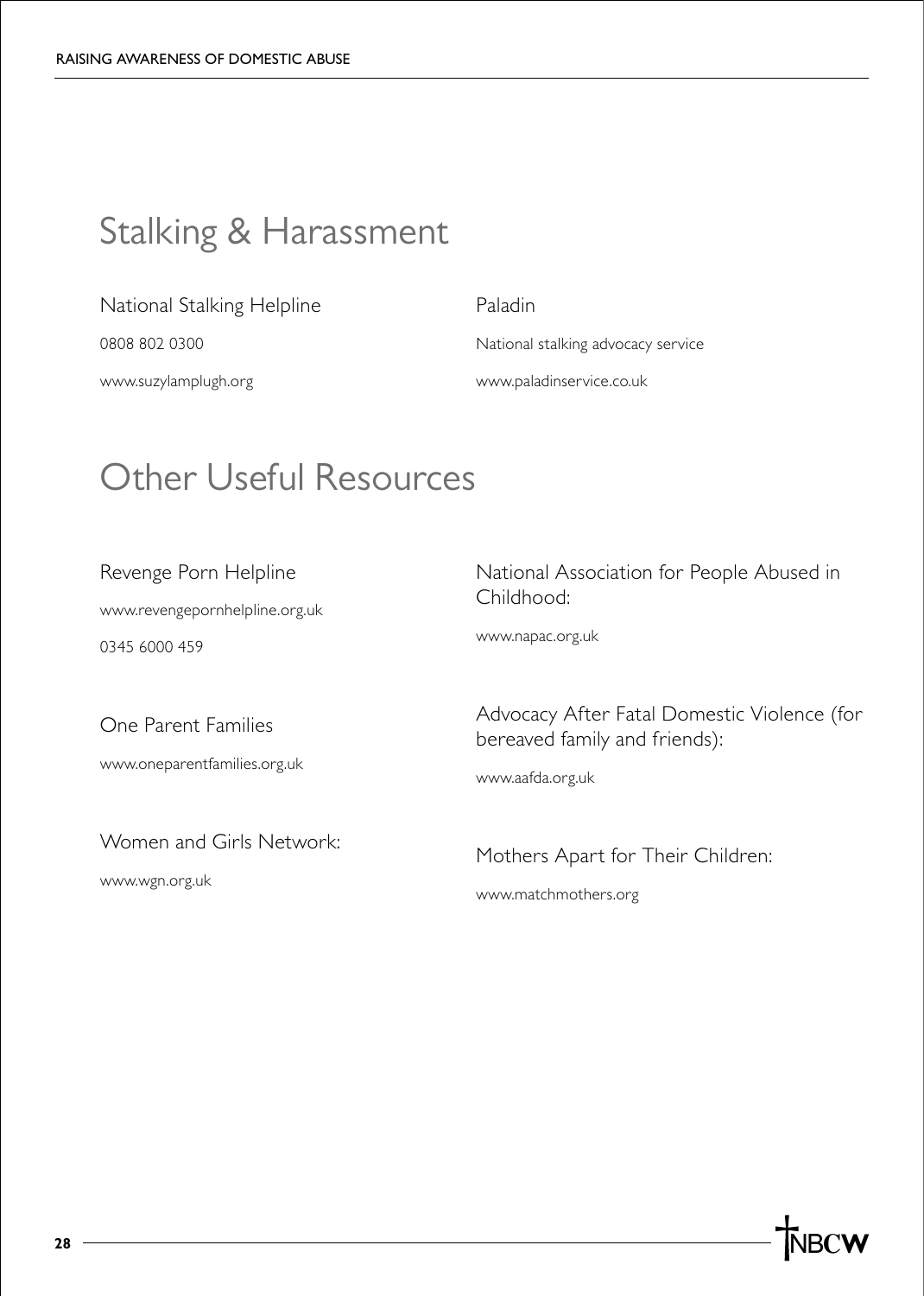# DOMESTIC ABUSE HELPLINES UK

You will find most local numbers in your local community telephone book or from the websites – insert for your own convenience

ORGANISATION TELEPHONE NO.

POLICE (EMERGENCY CALLS) 999 (55)

FREEPHONE 24-hour NATIONAL DOMESTIC VIOLENCE HELPLINE 0800 2000 247

LOCAL POLICE DOMESTIC VIOLENCE UNIT

LOCAL VICTIM SUPPORT GROUP

LOCAL CITIZENS ADVICE BUREAU

LOCAL LEGAL ADVICE CENTRE

LOCAL COMMUNITY LAW CENTRE

SOCIAL SERVICES DEPARTMENT

HOUSING SERVICES DEPARTMENT

WOMENS AID Local

LOCAL WOMENS REFUGE

RAPE CRISIS HELPLINE (12-12:30, 19:00 – 21:30) 0808 802 9999

RAPE CRISIS for local Sexual Assault Referral Centre (SARC) NHS 111

RAPE and SEXUAL ABUSE Counselling (RASAC) 01962 868688

MARRIAGE CARE – relationship counselling 0800 389 3801

RELATE – relationship advice 0300 100 1234

SAMARITANS 116 123

NHS SEXUAL HEALTH NATIONAL HELPLINE 0800 567123

CHILDLINE (FREE PHONE) 0800 1111

CHILD LAW ADVICE **CHILD LAW ADVICE** 2000 330 5480

SAFEGUARDING OFFICER (parish or diocesan)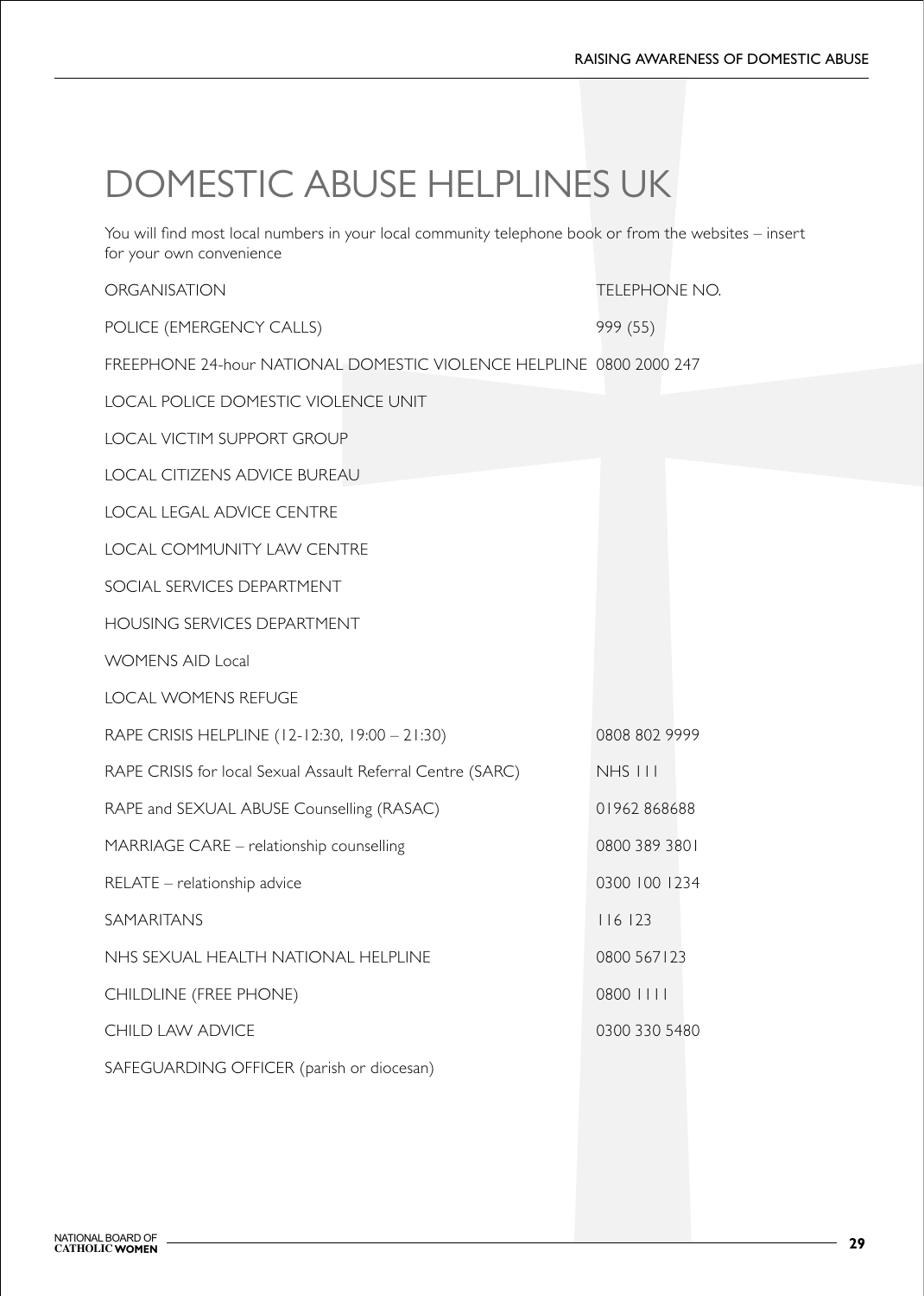# Acknowledgments

The NBCW is grateful to the following who have contributed or have given permission for their material to be used in the booklet:

- Women's Aid
- Redemptorist Press
- Dame Vera Baird QC Victims Commissioner for England and Wales

# THE NATIONAL BOARD OF CATHOLIC WOMEN

The National Board of Catholic Women was established in 1939. It provides a forum for Catholic women of England and Wales to come together to share their views and concerns at diocesan and national level.

The National Board of Catholic Women initiated and established Family Fast Day, from which CAFOD developed.

It is a member of the World Union of Catholic Women's Organisations and a founder member of Andante · a European Alliance of Catholic Women's Organisations. It is a consultative body to the Bishops' Conference of England and Wales and has consultative status with the United Nations Economic and Social Council (ECOSOC).

For more information please contact:

The National Board of Catholic Women Email: margaretclark123@gmail.com Website: www.nbcw.co.uk